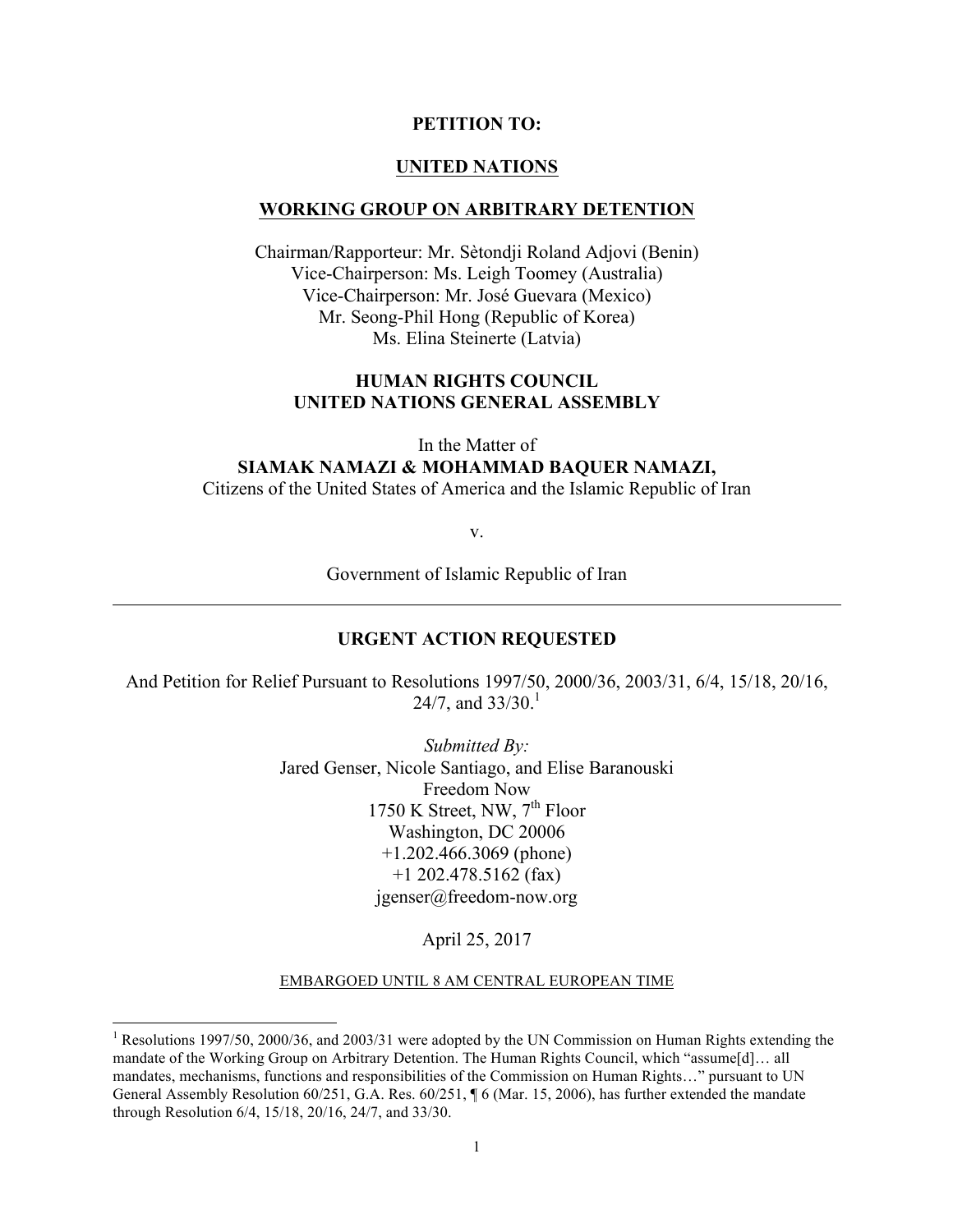#### **BASIS FOR "URGENT ACTION" REQUEST**

As set forth in the attached Petition, the Iranian Government is arbitrarily depriving Baquer and Siamak Namazi (the Namazis) of their liberty. The Namazis are dual citizens of the United States of America (United States) and Islamic Republic of Iran (Iran), who have been wrongly sentenced to ten years in prison on the baseless charge of "collaboration with a hostile government." Siamak Namazi, the son of Baquer Namazi, is a businessman and scholar who was educated in the United States. Baquer Namazi is a former UNICEF staff member who had previously served as governor of Iran's Khuzestan province. They are both known for their humanitarian work and their attempts to improve the lives of vulnerable Iranian citizens.

There is well-founded reason to believe that the Namazis' health and lives are in serious danger. Extremely poor prison conditions in Iran, combined with the regular denial of access to adequate medical treatment, have raised serious concerns within the international community.<sup>2</sup> Torture and other forms of ill-treatment are systematically utilized, often with the aim to intimidate, punish or humiliate prisoners, or to extract forced confessions. The Namazis are being held in the Ward 2A section of the infamous Evin prison of Tehran,<sup>3</sup> which is known for the use of cruel and prolonged torture of political opponents of the government. <sup>4</sup> This "special wing" of the prison is controlled exclusively by the Islamic Revolutionary Guard Corps (IRGC) and operates with no semblance of transparency or legality. Furthermore, the IRGC guards and the doctors of Evin Prison frequently dismiss the detainees' health problems as trivial, and often refuse treatment for pre-existing health problems.<sup>5</sup>

Siamak Namazi has been intimidated and has continually undergone lengthy interrogations by the IRGC, even after his conviction. He continues to be subjected to extended periods of solitary confinement. His cell is dark, cold and humid and lacks even a bed, forcing him to sleep on the concrete floor. He was initially not provided with warm clothing, even as temperatures dropped in the winter. He has been tortured by the IRGC guards and has been beaten, tased, and forced to watch government propaganda attacking him and showing his father in prison. Having no other means of protesting against his prison conditions and the manifold violations of his rights, he started a hunger strike during his incarceration. He has already lost 26 pounds (~12 kilograms) during his time in detention. Despite reporting ailments to the IRGC guards, he has not received medical treatment. The physical and mental suffering intentionally inflicted on Siamak, combined with his extended isolation, have caused Siamak's mental and physical wellbeing to deteriorate. This deterioration has been especially marked since the point of his unjust conviction, which further crushed his spirits and diminished his remaining hope. Siamak's conversations with his family raise serious concerns that he may now be suicidal.

Siamak's 80-year-old father, Baquer Namazi, has been held in similarly harsh prison conditions. He has serious heart conditions, including arrhythmia, that require him to take

<sup>&</sup>lt;sup>2</sup> UN General Assembly Resolution A/C.3/71/L.25 of November 15, 2016<br><sup>3</sup> *Lawyer Refused Access to Siamak Namazi's Case File*, IRAN Wire, Apr. 11, 2016, *available at* https://iranwire.com/en/features/1742. <sup>4</sup> Iran 2016 Human Rights Report, U.S. DEPARTMENT OF STATE, *available at* 

https://www.state.gov/documents/organization/265708.pdf, at p. 5. <sup>5</sup> *Id.*, at p. 6.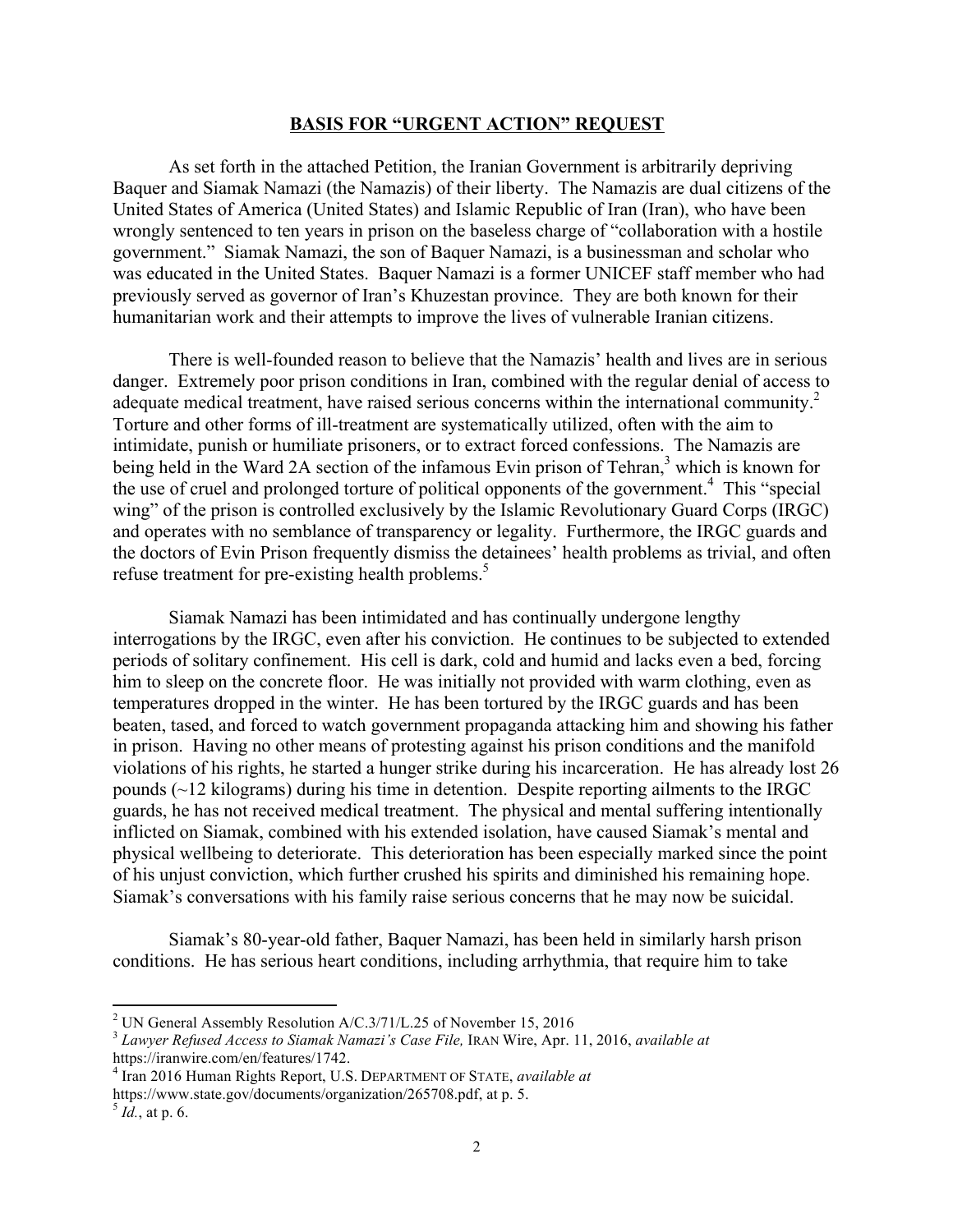special medications. He previously had a triple bypass surgery. He has lost at least 30 pounds  $(\sim)$  14 kilograms) since being imprisoned and his energy is greatly diminished. In a highly unusual move that evidences the severity of his current condition, the IRGC did transfer Baquer to an external hospital for a period of several days on two separate occasions since his arrest, without providing any explanation to his family. On April 8, 2017, Baquer had a holter monitor attached to him. This is a battery-operated device that monitors the heart for arrhythmia – but does not treat it. It is possible that he requires a pacemaker due to his arrhythmia, which had been noted as a forthcoming medical issue by his personal physician prior to his arrest and detention, and he requires immediate medical attention. Baquer's family has urgently requested that Baquer's own heart specialist be allowed to see him, but this request has not been fulfilled, and the Office of the State Medical Examiner has informed the family that it may take "a few months" for them to conduct a medical review of Baquer's case.

Additionally, both Baquer and Siamak were repeatedly denied the weekly family visits allowed for other prisoners and have had extremely limited access to their attorneys. While, as of this month, they are being allowed weekly family visits, this has not previously been the case and seems to be a response to their rapidly deteriorating health. Up until this month, they were only allowed family visits with Siamak's mother – Baquer's wife. More recently, at least one other family member has been allowed to visit. While Baquer's visit is typically limited to roughly 45 minutes, Siamak's is confined to only 15 to 20 minutes. Family members are not able to bring them anything during these visits; when Siamak's mother has attempted to bring books and reading materials, they have been taken away. Until this month, Baquer and Siamak's calls to family members were limited to only once a week and they were only able to call Siamak's mother – Baquer's wife. While they are now allowed more frequent calls and have been allowed to call at least one other family member, their very brief calls (usually 3-5 minutes) are still closely monitored by IRGC guards. Finally, despite being held in the same ward of Evin Prison for over a year, Baquer and Siamak were only allowed to see each other for the first time on February 28, 2017, the day before their appeal hearing, and only for about 20 minutes. They have been able to briefly see each other on several occasions since then.

Both Siamak's and Baquer's current detention conditions clearly constitute clear, inhuman, and degrading treatment, and may very well rise to the level of torture. Without intervention, it is unclear how much longer the Namazis can withstand the physical and psychological distress imposed by the IRGC. There is a great risk that the suffering inflicted on the Namazis may cause irreversible damage to their physical and mental health, or even death.

Accordingly, it is hereby requested that the Working Group consider this petition pursuant to its "Urgent Action" procedure.<sup>6</sup> In addition, it is requested that the attached Petition be considered a formal request for an opinion of the Working Group pursuant to Resolution 1997/50 of the Commission on Human Rights, as reconfirmed by Resolutions 2000/36, 2003/31, and Human Rights Council Resolutions 6/4, 15/18, 20/16, 24/7, and 33/30.

<sup>&</sup>lt;sup>6</sup> Report of the Working Group on Arbitrary Detention,  $A/HRC/16/47$ , Annex  $\P$  7(b) ("Revised Methods of Work"), Jan. 19, 2011, at ¶ 22–24.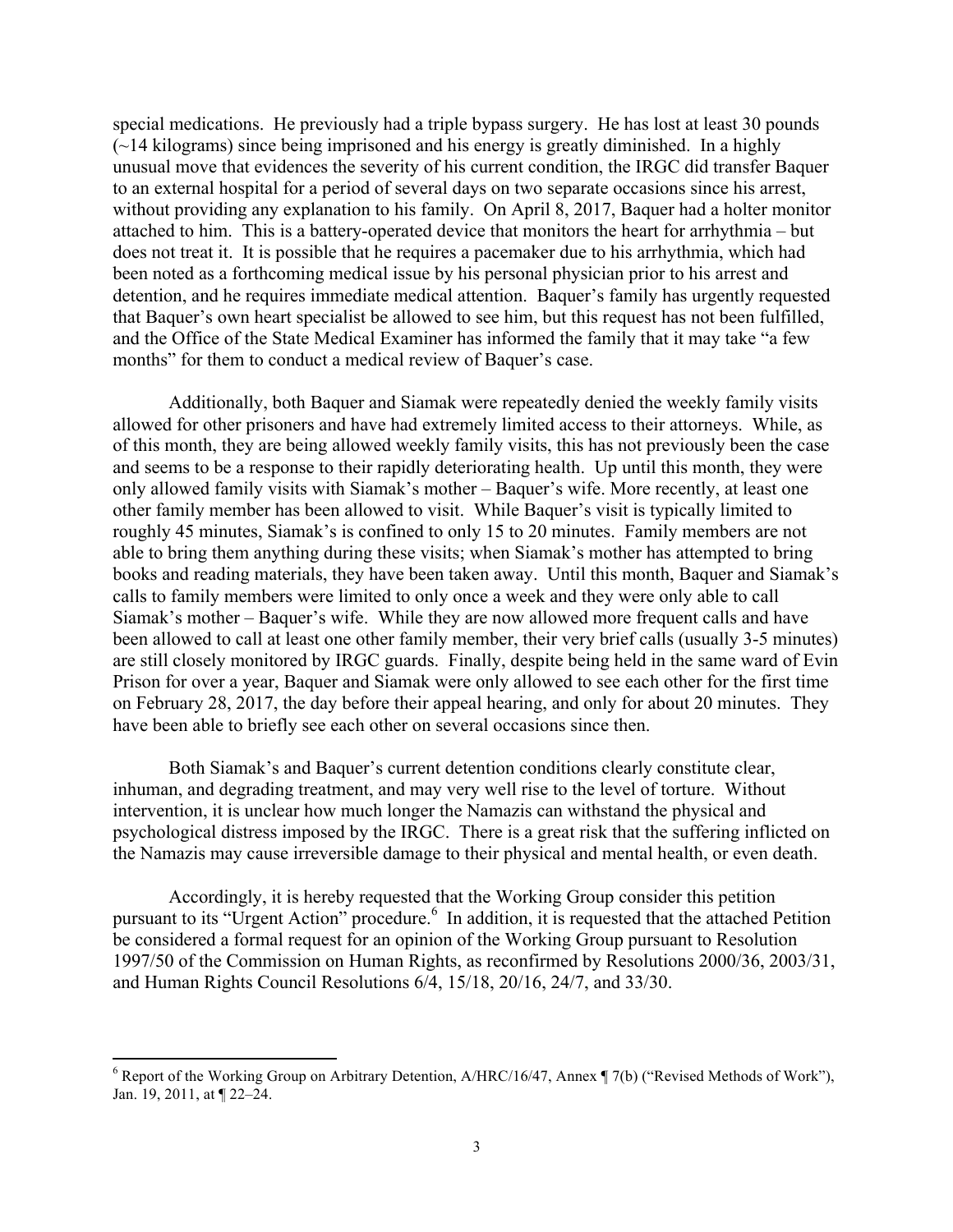# **QUESTIONNAIRE FOR SIAMAK NAMAZI**

### **I. IDENTITY**

- **1. Family name:** Namazi
- **2. First name:** Siamak
- **3. Sex:** Male
- **4. Birth date:** September 14, 1971
- **5. Nationality:** Iranian-American dual citizenship

### **6. (a) Identity document (if any):** Passport  **(b) Issued by:** United States of America  **(c) On (date):** May 16, 2013  **(d) No.:** 488434878

**7. Profession and/or activity (if believed to be relevant to the arrest/ detention):**  Crescent Petroleum Company - Head of Strategic Planning for Middle East and North Africa (MENA), Dubai, UAE (2013 – 2015); Op-Ed Contributor for *The New York Times*

**8. Address of usual residence:** Six Towers, Yas Bldg, Unit 1604, Dubai Marina, Dubai United Arab Emirates

### **II. ARREST**

**1. Date of arrest:** October 13, 2015

**2. Place of arrest (as detailed as possible):** Arrested at location of interrogation where Siamak had been reporting regularly for previous three months.

**3. Forces who carried out the arrest or are believed to have carried it out:** Islamic Revolutionary Guard Corps (IRGC)

**4. Did they show a warrant or other decision by a public authority?** No

#### **5. Authority who issued the warrant or decision:** N/A

**6. Reasons for the arrest imputed by the authorities:** Alleged espionage and collusion with an enemy state without presenting any formal evidence or warrant.

**7. Legal basis for the arrest including relevant legislation (if known):** Unknown. While it is possible that Siamak was briefly shown a document regarding the purported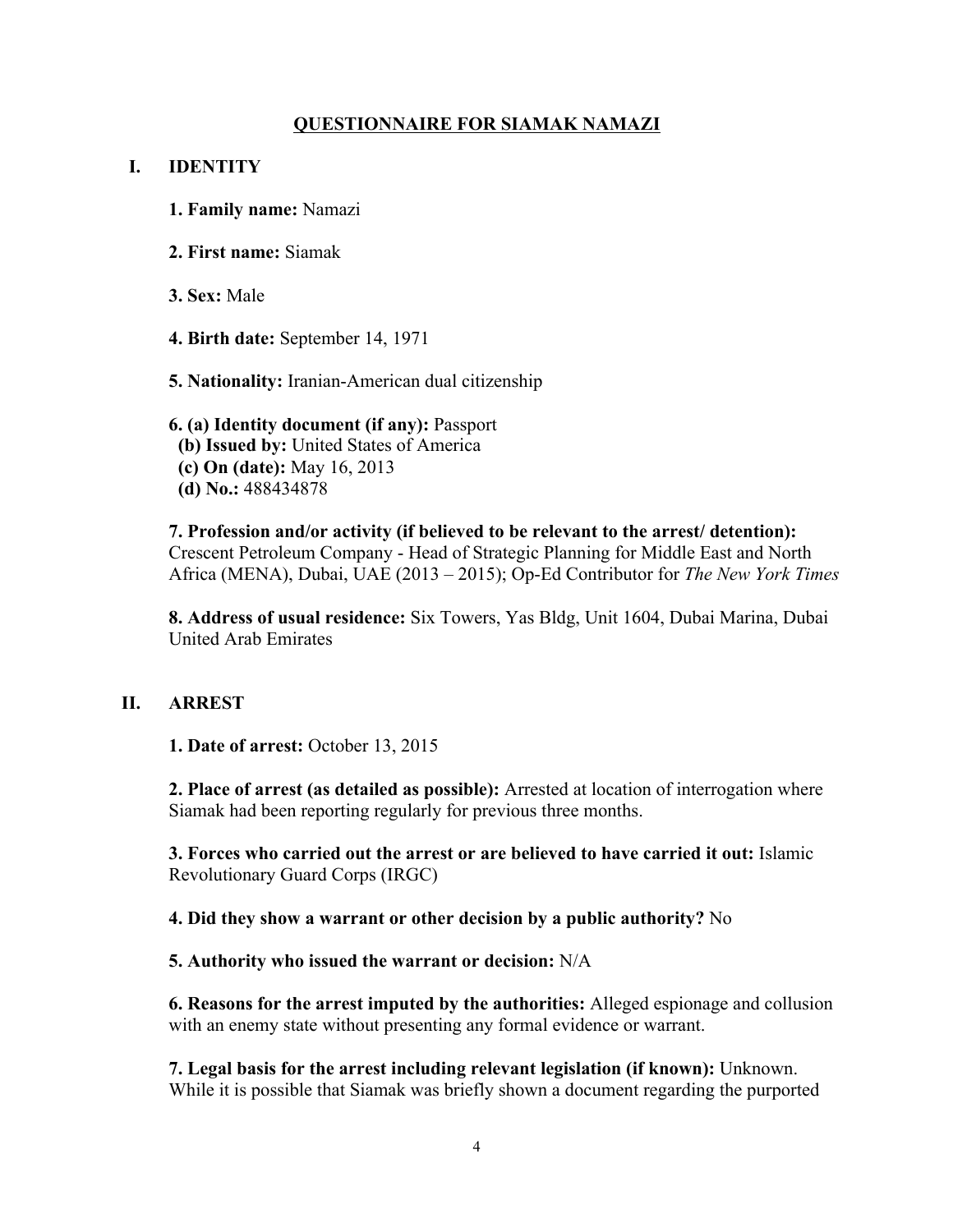legal basis for his arrest at the time of his indictment, his lawyers have not had access to such a document. The indictment occurred in secret and no documents have been made public or provided to his lawyers.

# **III. DETENTION**

**1. Date of detention:** October 13, 2015 – present

**2. Duration of detention (if not known, probable duration):** 18 months

**3. Forces holding the detainee under custody:** Islamic Revolutionary Guard Corps (IRGC).

**4. Places of detention (indicate any transfer and present place of detention):** Since the date of the arrest Siamak Namazi has been held in Evin Prison's Ward 2A section that is under the control of the IRGC.

**5. Authorities that ordered the detention:** Islamic Revolutionary Guard Corps (IRGC).

**6. Reasons for the detention imputed by the authorities:** Exact charges, with specific references to Iranian law, were not presented to the family or the lawyers during pre-trial detention. While it is possible that such charges were provided to Siamak privately during his detention, this is not likely. Now that Siamak has been convicted, he is detained on the basis of his conviction for "collaboration with a hostile government," in reference to the United States.

**7. Relevant legislation applied (if known):** While it is possible that Siamak was briefly shown a document regarding the purported legal basis for his detention at the time of his indictment, his lawyers have not had access to such a document. The indictment occurred in secret and no documents have been made public or provided to his lawyers. The legislation later applied in Siamak's conviction was Article 508 of Iran's Islamic Penal Code, which states that, "Anyone who cooperates by any means with foreign states against the Islamic Republic of Iran, if not considered a *mohareb* [enemy of God], shall be sentenced to one to ten years' imprisonment."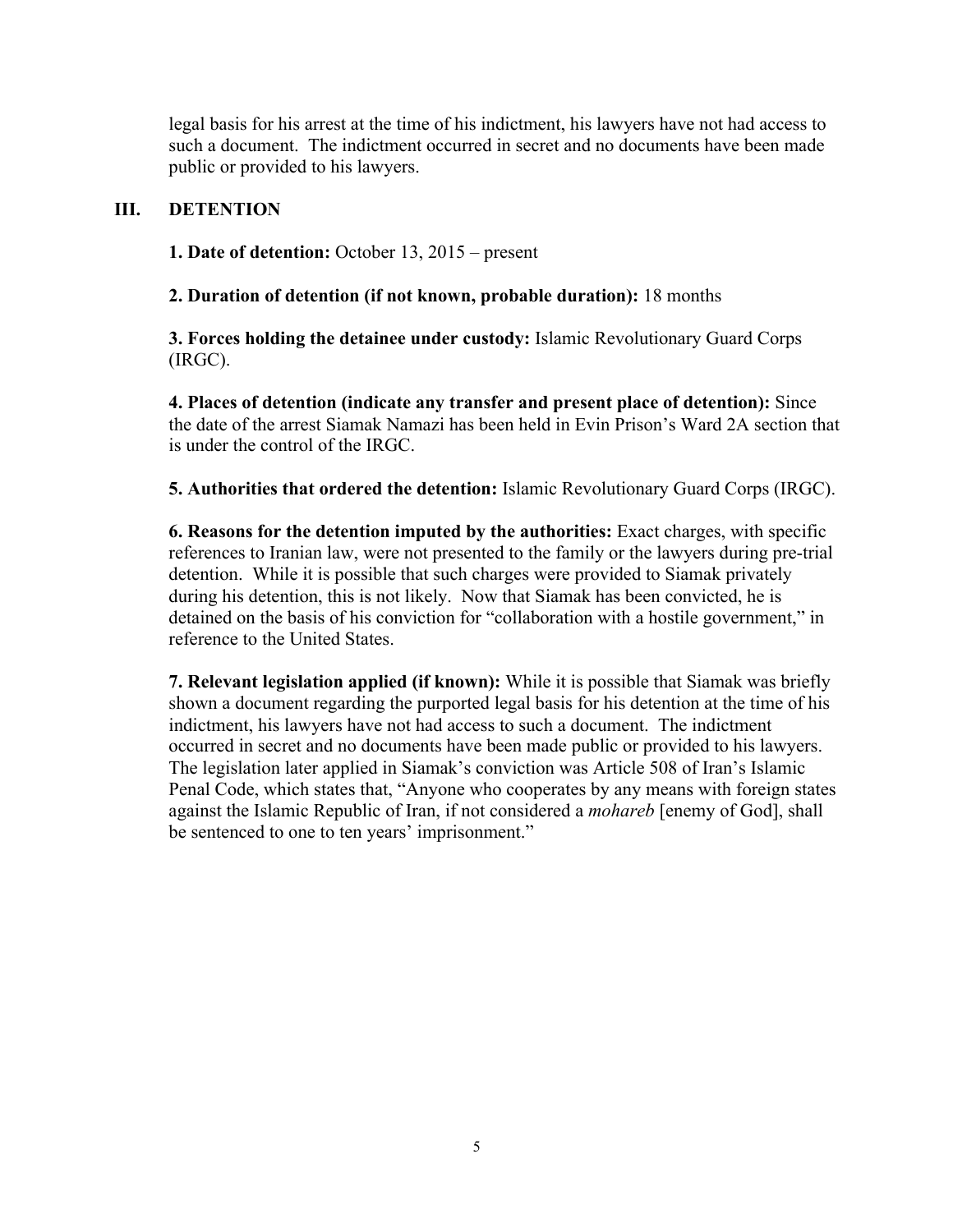# **QUESTIONNAIRE FOR BAQUER NAMAZI**

# **I. IDENTITY**

- **1. Family name:** Namazi
- **2. First name:** Mohammad Baquer
- **3. Sex:** Male
- **4. Birth date:** December 3, 1936
- **5. Nationality:** Iranian-American dual citizenship

# **6. (a) Identity document (if any):** Passport  **(b) Issued by:** United States of America  **(c) On (date):** July, 15 2009  **(d) No.:** 456215055

**7. Profession and/or activity (if believed to be relevant to the arrest/ detention):**  Retired senior UNICEF official and civil society volunteer; former governor of Iran's Khuzestan province under the US-backed Shah Mohammed Reza Pahlavi

**8. Address of usual residence:** Apt 7C, Golboo Tower, Golboo Street, South Kamranieh, Tehran, Iran

# **II. ARREST**

**1. Date of arrest:** February 22, 2016

**2. Place of arrest (as detailed as possible):** Tehran airport Passport Control, upon arrival. Baquer Namazi was intercepted by approximately seven or eight members of the IRGC when he returned early from a trip to Dubai in order to visit his imprisoned son, Siamak Namazi. He was interrogated by the IRGC and escorted to his home, which was then searched extensively. The same night, he was taken to Evin Prison.

**3. Forces who carried out the arrest or are believed to have carried it out:** Islamic Revolutionary Guard Corps (IRGC).

**4. Did they show a warrant or other decision by a public authority?** No. While searching Baquer's home, the IRGC guards did present a document that they alleged to be a search warrant and authorization to present him to the magistrate, but this could not be verified as there was no lawyer present and a copy of the document has never been provided. Regardless, the document was not an *arrest* warrant, and, in fact, the IRGC guards assured Baquer and his wife that he was not being arrested.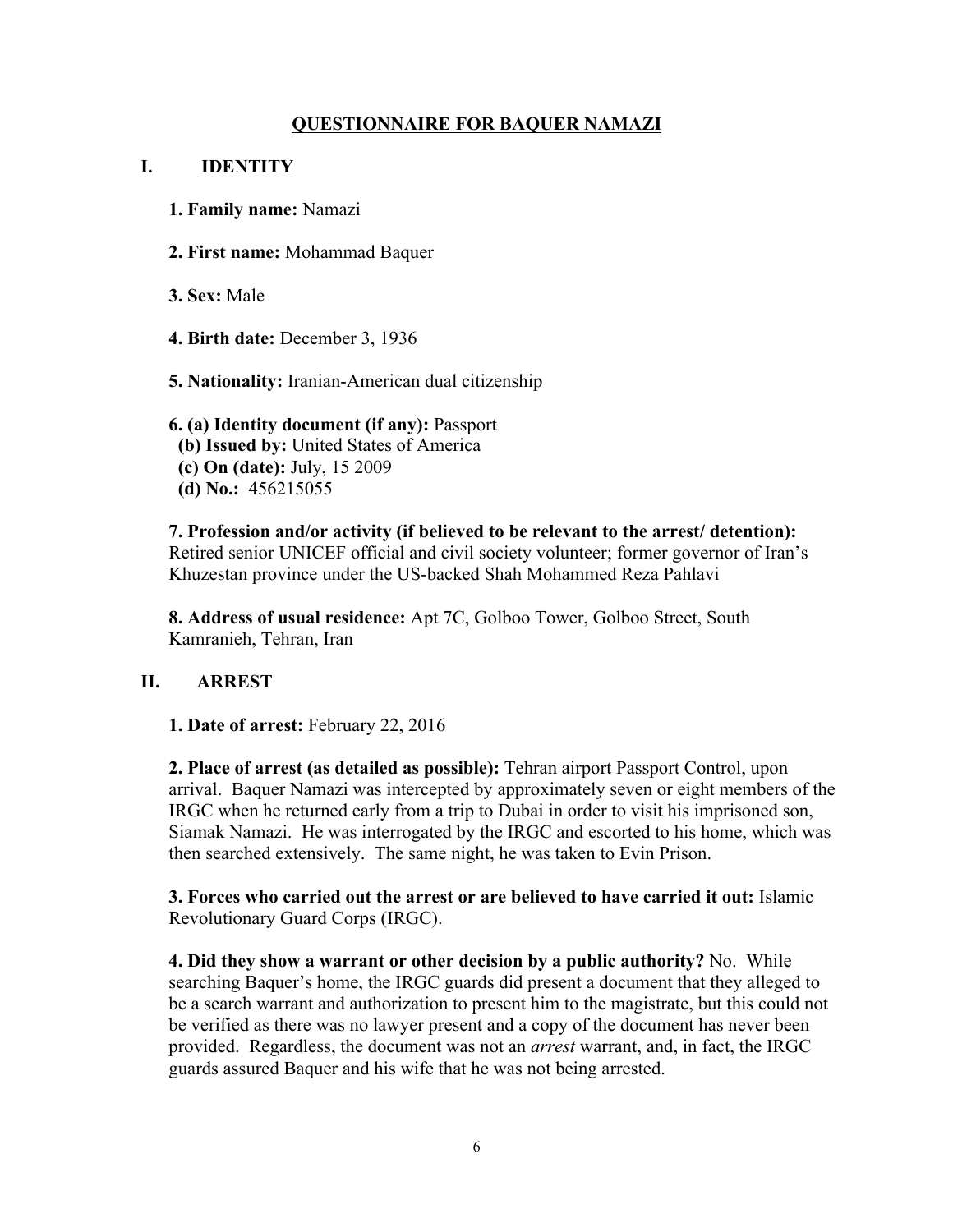**5. Authority who issued the warrant or decision:** N/A.

**6. Reasons for the arrest imputed by the authorities:** Alleged espionage and collusion with an enemy state without presenting any formal evidence.

**7. Legal basis for the arrest including relevant legislation (if known):** Unknown. While it is possible that he was verbally told that he was being arrested on charges of collaboration with the United States, no specific legal basis was presented in writing to the suspect either at the time of the arrest or later during his detention.

# **III. DETENTION**

**1. Date of detention:** February 22, 2016 – present

**2. Duration of detention (if not known, probable duration):** 14 months

**3. Forces holding the detainee under custody:** Islamic Revolutionary Guard Corps (IRGC).

**4. Places of detention (indicate any transfer and present place of detention):** Since the date of his arrest, Baquer Namazi has been held in Evin Prison's Ward 2A section that is under the control of the IRGC.

**5. Authorities that ordered the detention:** Islamic Revolutionary Guard Corps (IRGC).

**6. Reasons for the detention imputed by the authorities:** While the nature of the charges may have been conveyed verbally to Baquer, exact charges, with specific references to Iranian law, were not presented during pre-trial detention. Now that Baquer has been convicted, he is detained on the basis of his conviction for "collaboration with a hostile government," in reference to the United States.

**7. Relevant legislation applied (if known):** No specific legal basis was presented to the suspect during his pre-trial detention. The legislation later applied in Baquer's conviction was Article 508 of Iran's Islamic Penal Code, which states that, "Anyone who cooperates by any means with foreign states against the Islamic Republic of Iran, if not considered a *mohareb* [enemy of God], shall be sentenced to one to ten years' imprisonment."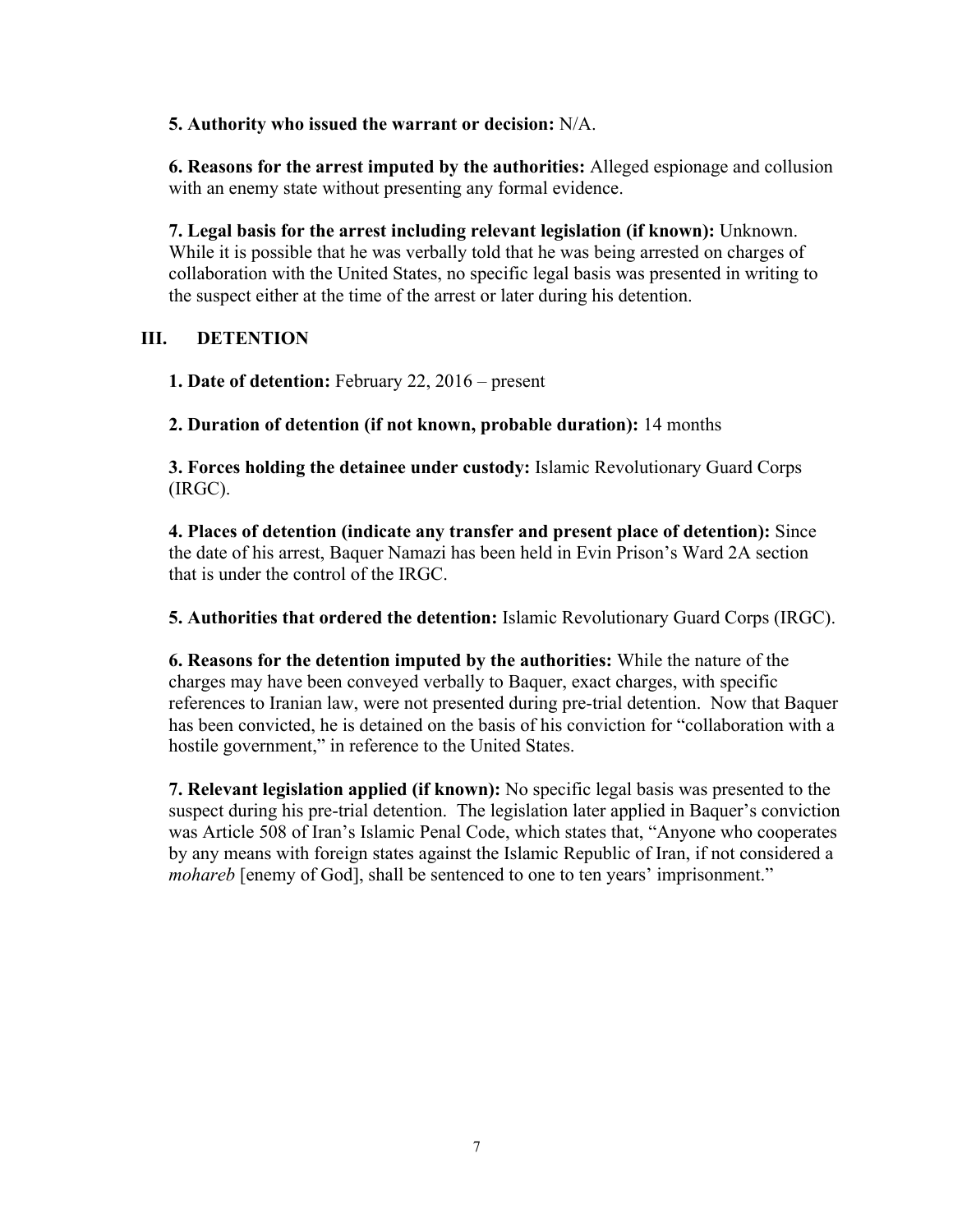# **CIRCUMSTANCES OF THE ARRESTS AND THE DETENTIONS OF SIAMAK AND BAQUER NAMAZI**

### **I. STATEMENT OF FACTS**

#### **A. Iran's Political Context**

Iran is the site of many of the world's oldest civilizations. Today, Iran is one of the most populous, influential, and geopolitically important countries in the Middle East, making it a key factor in the region's stability. Persians constitute the largest ethnic group, but many other ethnic groups, such as Turks, Azeris, Kurds, Armenians, and Baluchis, are also present in the country. The overwhelming majority of the population belongs to the Shia branch of Islam, although there are also a significant number of religious minorities.

In the first several decades of the post-World War II era, Iran was politically aligned with the West and seemed to be a relatively prospering and cosmopolitan kingdom under the Shah, albeit with significant human rights abuses against those opposing the Shah's rule. In 1979, the Islamic Revolution overthrew the monarchy and Iran became an Islamic Republic based on a theocratic constitution. Its political system is a combination of a parliamentary democracy and an autocracy that is practically governed by Islamic jurists.

The Supreme Leader, currently Ayatollah Ali Khamenei, holds the highest authority and the President is the second-highest-ranking official in the Islamic Republic. The Supreme Leader is the commander in chief of the armed forces and has predominant influence on the key institutions of the state. He appoints the leaders of the judiciary, military, and the cleric members of the Guardian Council. He appoints six of the members of the Guardian Council, a body of twelve that vets all candidates for the parliament and for the presidency and also determines the legitimacy of laws passed by the Iranian parliament. The Council has in the past rejected candidates who are not considered fully loyal to the clerical establishment. In the 2013 elections, more than 600 candidates were disqualified by the Guardian Council and seven out of eight final presidential candidates were deemed close to Khamenei.<sup>7</sup>

Since the Revolution, Iran has turned its back on the international community, adapted extremely anti-Western rhetoric, and fostered conservative views to protect Islam from deviation from traditional sharia law. Contemporary Iranian politics are divided between the supporters of conservative and conversative reformist power centers. While there were numerous attempts to bring reforms to the country in the late 1980s and in the 1990s, Mahmoud Ahmadinejad, a conservative populist president, came to power in 2005 and the hopes of the reformists were dashed. During his presidency, the human rights situation within the country "deteriorated considerably,"<sup>8</sup> and tension rose between Iran and Western countries – tension that only slightly eased when Hassan Rouhani, a conservative reformer, was elected as President in 2013. Rouhani publicly expressed that his administration would uphold the rights outlined in the

<sup>7</sup> Iran – Freedom in the World 2016, FREEDOM HOUSE, *available at* https://freedomhouse.org/report/freedom-

<sup>&</sup>lt;sup>8</sup> World Report 2006 – Iran, HUMAN RIGHTS WATCH, *available at* http://pantheon.hrw.org/legacy/wr2k6/wr2006.pdf, at p. 441.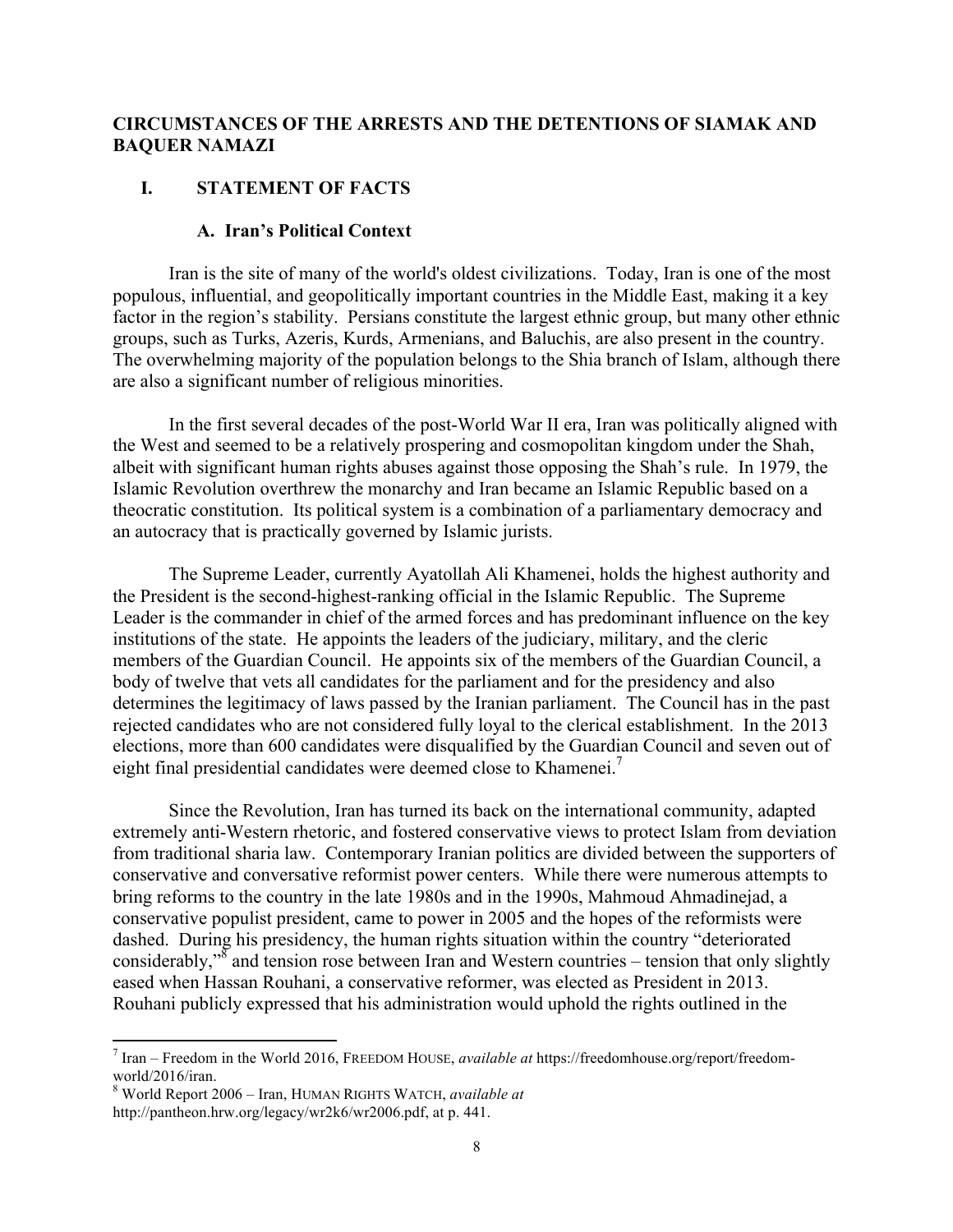Iranian Constitution, implement reforms regarding human rights, decrease state intervention, and ease restrictions on the society, while also providing greater access to the internet and restoring Iran's role in the international community by making its nuclear program fully transparent.

In July 2015, the Joint Comprehensive Plan of Action (JCPOA) – or "the nuclear deal," as it's commonly referred to – was concluded between Iran on the one hand and the US, United Kingdom, France, Russia, Germany, China and the European Union on the other. The JCPOA aims to ensure that Iran's nuclear program is exclusively peaceful and that it under no circumstances will ever seek, develop, or acquire any nuclear weapons. In January 2016, the International Atomic Energy Agency (IAEA) verified that Iran had implemented its key nuclearrelated measures described in the JCPOA and, as a result, the US and the EU have lifted nuclearrelated sanctions on Iran.<sup>9</sup> These measures included areas of trade, technology, finance, and energy. Although the JCPOA does not affect any sanctions imposed on Iran due to its human rights violations, it raised hopes that Iran would also increase its engagement and cooperation with other stakeholders of the international community, especially in the field of human rights.

Iran's record on human rights has been universally condemned by international experts and organizations. The General Assembly of the United Nations urged the Islamic Republic of Iran multiple times to cease the systematic use of arbitrary detention, and to uphold, in law and in practice, procedural guarantees to ensure fair trial standards.<sup>10</sup> The Special Rapporteur on the Situation of Human Rights in the Islamic Republic of Iran concluded that "serious rights violations linked to laws that violate the Government's international obligations are often compounded by the failure of security officials and the Judiciary to properly implement national laws that would otherwise protect the rights of the accused, including fair trial guarantees."<sup>11</sup> Similarly, the Secretary-General of the United Nations, in a report on the situation of human rights in Iran, remained "deeply troubled by reports of increased . . . arbitrary arrest and detention, unfair trials, and possible torture and ill-treatment of human rights activists, lawyers, journalists and opposition activists."<sup>12</sup>

In its 2016/2017 annual country report on Iran, Amnesty International concluded that trials were generally unfair and the judiciary was not independent. The Special Court for the Clergy and the Revolutionary Courts remains particularly susceptible to pressure from security and intelligence forces to convict defendants and impose harsh sentences.<sup>13</sup> Similarly, in its 2016 report on Iran, Freedom House came to the conclusion that "the judicial system is used as a tool to silence critics and opposition members" and "human rights advocates and political activists have been subjected to unfair trials, and the security apparatus's influence over judges has reportedly grown."<sup>14</sup>

<sup>9</sup> *Joint Comprehensive Plan of Action*, U.S. DEPARTMENT OF STATE, *available at* https://www.state.gov/e/eb/tfs/spi/iran/jcpoa/.<br><sup>10</sup> UN General Assembly Resolution A/RES/71/204 of February 1, 2017

<sup>&</sup>lt;sup>11</sup> Special Rapporteur on the Situation of Human Rights in the Islamic Republic of Iran, *Report of the Special* 

Rapporteur on the Situation of Human Rights in the Islamic Republic of Iran,  $\sqrt{65}$ , U.N. Doc. A/HRC/31/69 (2016).<br><sup>12</sup> Secretary-General, *Report of the Secretary-General on the Situation of Human Rights in Iran*,  $\sqrt{$ A/HRC/31/26 (2016).

<sup>&</sup>lt;sup>13</sup> Iran 2016/2017 Report, AMNESTY INT'L, *available at* https://www.amnesty.org/en/countries/middle-east-and-north-africa/iran/report-iran/.

<sup>&</sup>lt;sup>14</sup> Iran – Freedom in the World 2016, *supra* note 7.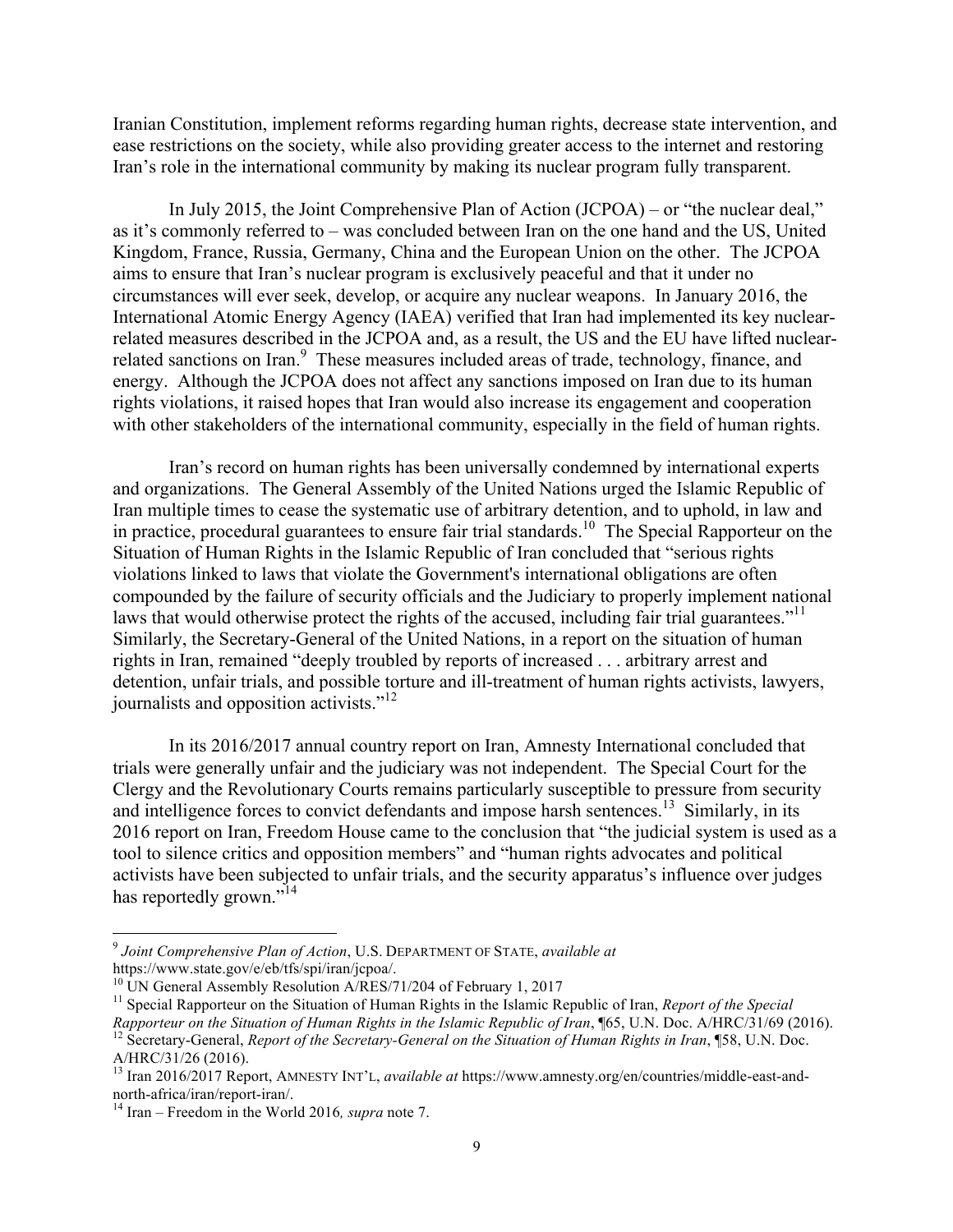#### **B. Biographies of the Namazis**

Siamak Namazi is a 45-year-old Iranian-American dual national who has lived in numerous countries including, most recently, the United Arab Emirates, where he had been living since 2007. Born in Iran, he was naturalized and became an American citizen in 1993. After graduating from Tufts University, Siamak returned to Iran for military service, which is compulsory there. From 1994 to 1996, as part of his military service, he worked as a duty officer with the Ministry of Housing and Urban Planning in Tehran, after which he returned to school in the United States and received a master's degree in Urban Planning and Regional Development from Rutgers University. After completing this program in 1998, he founded Future Alliance International, a US-based company that provided consulting for foreign investors to do business in Iran. Siamak later worked as a Managing Director at a family consulting firm founded in Tehran, Atieh Bahar Consulting.

In 2005 and 2006 he went on to hold fellowships at the Woodrow Wilson Center for International Scholars and the National Endowment for Democracy. After a short return to Iran, Siamak moved to the United Arab Emirates in 2007, where he resumed consulting with several firms based in Dubai. Also in 2007, he was recognized by the World Economic Forum as a Young Global Leader (YGL). In 2011, Siamak earned a second master's degree, this one from London Business School. At the time of his arrest, he was working as Head of Strategic Planning for Middle East and North Africa at Crescent Petroleum Company in Dubai. In this position, Siamak was focused on the company's strategic outlook as well as major items such as the sustainability report, and did not have any responsibilities specific to Iran. He has never engaged in politics.

Siamak's humanitarian contributions are illustrated through his advocacy to change US sanctions that were preventing medicine from reaching the Iranian people. In 2013, he set up a study group and devoted several months to studying the impact of the sanctions and speaking out against sanctions that blocked humanitarian trade with Iran. He worked independently to find out the root of the problem and then published his findings, including in an op-ed in the *New York Times*<sup>15</sup> In this piece, he argued that the sanctions imposed on Iran by the US and the European Union, while intended to allow for humanitarian trade, were nonetheless impairing the delivery of drugs and medical equipment to Iran and causing serious shortages of lifesaving medicines. His efforts contributed to significant changes in the US Treasury Department's Office of Foreign Assets Control's policies allowing more lifesaving medicine and medical equipment to reach the people of Iran.

Baquer Namazi was formerly governor of the Iranian province of Khuzestan under the Shah. When that government was overthrown in 1979, Baquer left the government and continued to live in Iran for several years. Facing mounting pressures, Baquer fled the country in 1983 and ultimately settled in the United States, where he was naturalized and became a citizen. He dedicated the rest of his career to the eradication of poverty. From 1984 to 1997, he served as a UNICEF representative and worked in countries such as Kenya, Somalia, and Egypt, focusing on vulnerable people and aid toward women and children affected by war. As an

 

<sup>15</sup> Siamak Namazi, *Blocking Medicine to* Iran, THE NEW YORK TIMES, Mar. 1, 2013, *available at*  http://www.nytimes.com/2013/03/02/opinion/blocking-medicine-to-iran.html? r=0.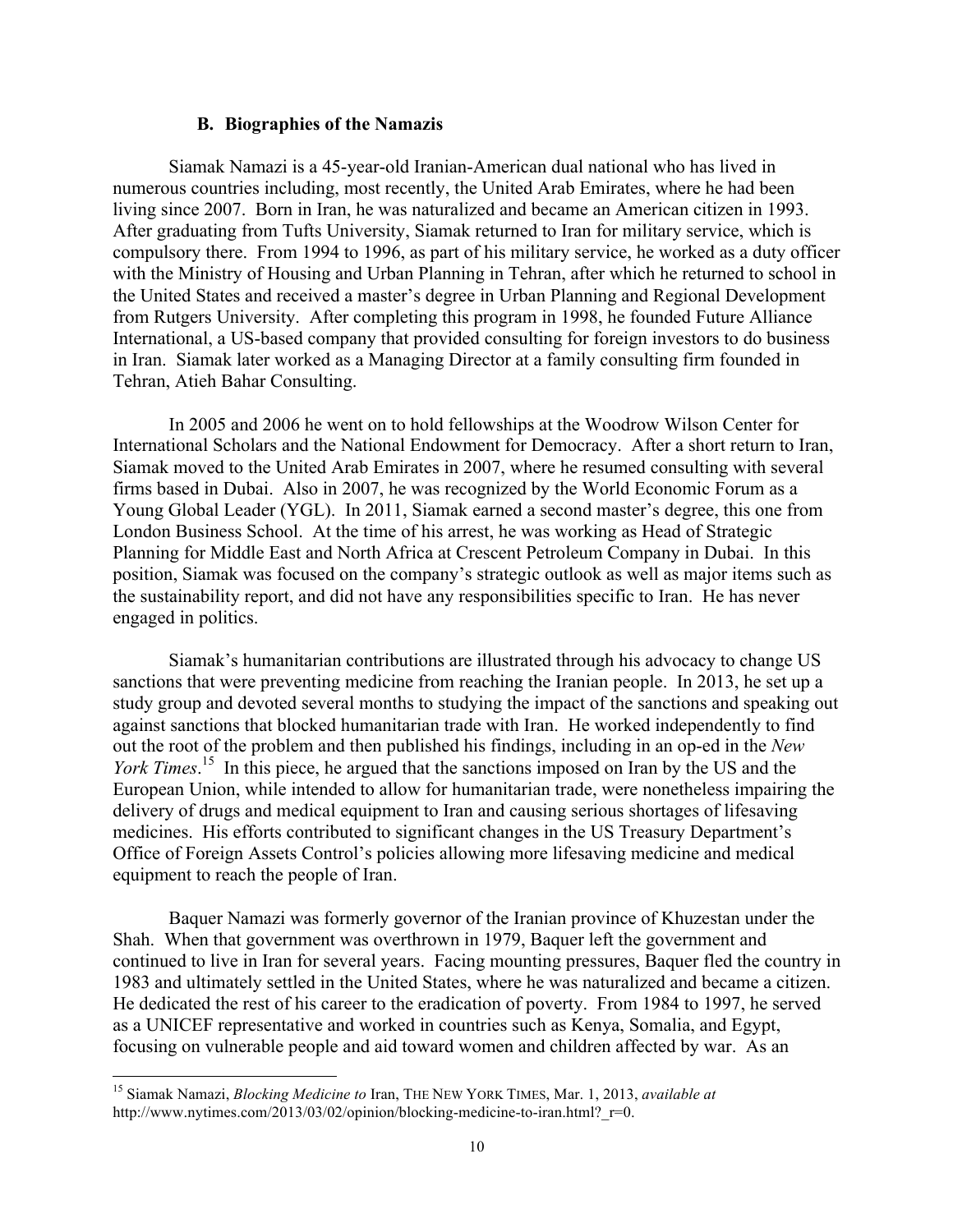international civil servant, he played a key role in engaging UNICEF in the drafting process of the Convention on the Rights of the Child and in the development of the Rights Based Approach. He retired from UNICEF in 1997, but continued to work toward the eradication of poverty as a civil society volunteer.

In recognition of Baquer's humanitarian work, he was awarded with the Medal of UNICEF and the Center for Human Rights. He also established Hamyaran Iran, a nongovernmental organization (NGO) as the first capacity-building resource center for NGOs in Iran. In this capacity, Baquer worked closely with local and regional government bodies to promote sustainable development and non-governmental participation. He was actively involved in coordinating complex disaster relief during the Bam earthquake and other natural disasters in Iran.

### **C. History of Past Politically Motivated Persecution of Siamak Namazi**

In 2007, Siamak Namazi was politically targeted and frequently interrogated by the Ministry of Intelligence related to his previous affiliations to two US-based organizations: the Woodrow Wilson International Center for Scholars (Wilson Center), where he was a Public Policy Fellow from July-October 2005; and the National Endowment for Democracy, where he was a Reagan-Fascell Fellow from November 2005-March 2006. Despite the fact that Siamak wasn't actually an employee of either of these organizations, those interrogating him in Iran repeatedly asked, "what did you produce for them?" Siamak was baselessly accused of espionage and collaboration with a foreign state, but was eventually cleared of these charges and no formal prosecution was made against him. That charges would again be brought over a decade later on the basis of Siamak's affiliations with these highly reputable organizations is baffling.

### **II. Current Situation: Arbitrary Arrests and Detentions of the Namazis**

#### **A. Siamak Namazi Is Intercepted at Tehran Airport and Passports Seized**

On July 18, 2015, Siamak Namazi was intercepted on his way into Tehran airport by the IRGC. He intended to travel back to the United Arab Emirates, where he lives, after a weekend visit with his parents in Tehran. Before he could reach the first passport control checkpoint, IRGC guards dressed in civilian clothes surrounded him. They told Siamak they were from the IRGC and instructed him to accompany them for questioning. The guards momentarily showed Siamak a document that they claimed to be a "search warrant" and order preventing him from leaving Iran. In the few seconds that Siamak was able to read the document, he saw the phrase "collaboration with the Young Global Leaders."

The IRGC guards escorted Siamak to a parked car in the airport parking lot and forced him into the backseat. From there, the IRGC guards questioned Siamak for several hours. All of his electronic devices, including his laptop, tablet, and mobile devices were immediately confiscated. The IRGC also seized Siamak's US and Iranian passports. When the IRGC guards were through with their questioning, they then told Siamak they would "keep in touch" and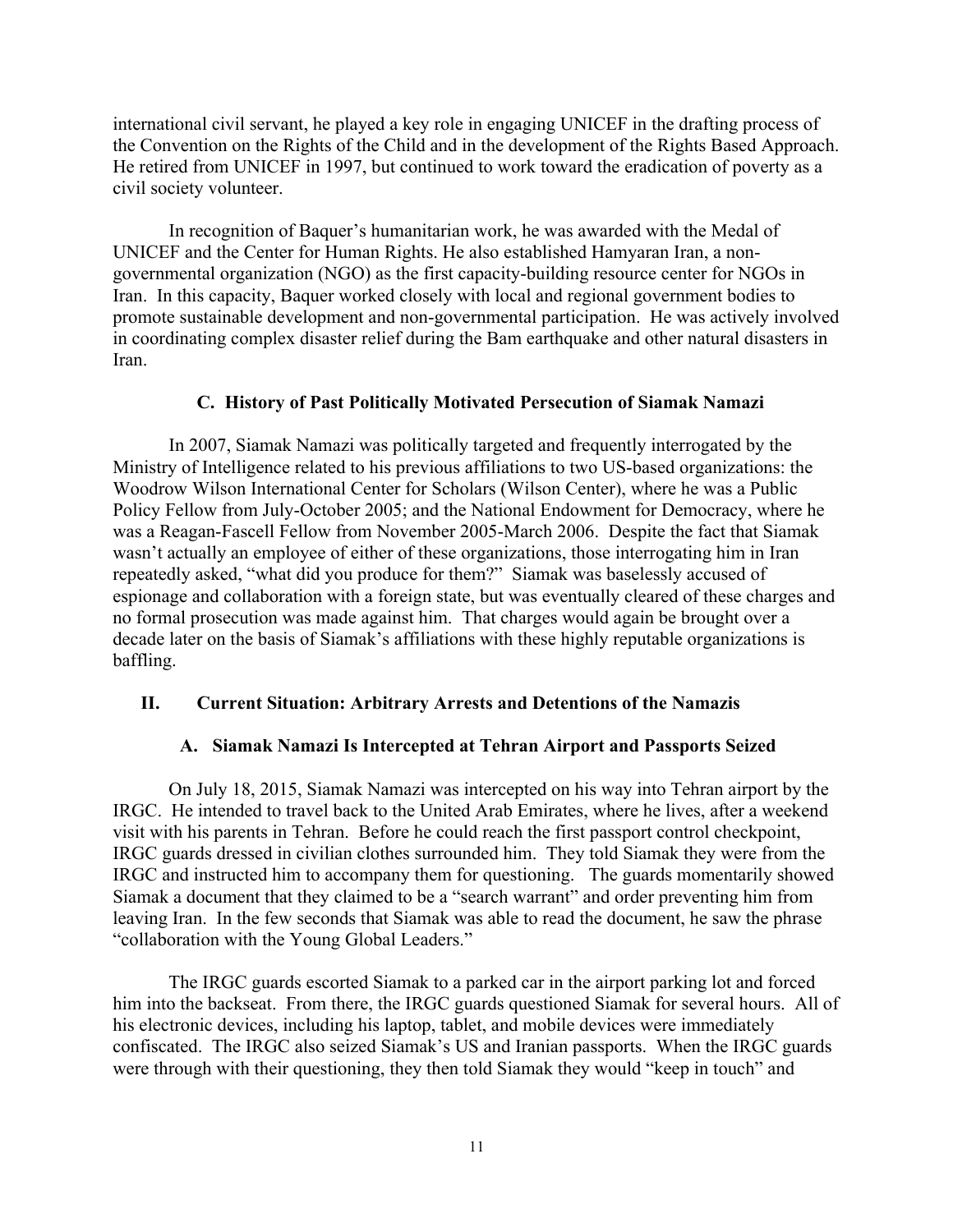instructed him not to leave Tehran. They gave Siamak a handwritten receipt of the confiscated items.

It is noteworthy that this incident took place just four days after the finalization of the JCPOA, which occurred on July 14, 2015, and which was viewed as a defeat for conservative hardliners in Iran, who wanted to maintain a hostile policy towards the United States.<sup>16</sup>

# **B. Siamak Namazi Is Interrogated for Three Months**

For the following three months, Siamak Namazi was regularly interrogated by the IRGC. He would receive an anonymous phone call, simply instructing him on a time and place to present himself. The time and frequency of interrogations was unpredictable. At first, interrogations happened nearly every day, then maybe only two to three times a week. Sometimes, several days would pass without an interrogation.

The interrogations were completely private meetings at an unmarked location – only Siamak and IRGC guards were present. The primary focus of the questions was Siamak's association with the West. For example, the IRGC guards would ask about his work with Washington think tanks like the Wilson Center, and his membership with associations like the World Economic Forum's Young Global Leaders program. The IRGC accused Siamak of being a spy for the West, and would repeatedly tell him to "prove your innocence" and "admit it." On several occasions the IRGC would stage an arrest scene to scare Siamak. While he was being questioned, they would arrange for screeching tire sounds outside and would tell Siamak, "They have come to take you to prison."

Siamak had hired an attorney to represent him, but the lawyer's ability to defend Siamak was severely limited. Siamak was told that it was an official policy that anyone accused of a crime related to national security may only be represented by an "approved lawyer."17 Siamak repeatedly asked to see the list of approved lawyers, but he was ultimately never shown the purported list. As a result, he didn't have a lawyer who could be present with Siamak during any of the interrogations.

On one occasion in August 2015, instead of being summoned to the unmarked location, Siamak was told to come to see the magistrate at Evin prison. Siamak's brother and lawyer accompanied him to the prison, however neither was allowed in with the magistrate. After some time had passed and they had not heard anything from Siamak, the lawyer was told unofficially the Siamak had been arrested and would not be going home that day. Siamak's brother and lawyer left to inform the rest of the family, who were understandably upset. Yet two hours later,

<sup>&</sup>lt;sup>16</sup> *Joint Comprehensive Plan of Action, supra* note 9.<br><sup>17</sup> Article 48 of the Code of Criminal Procedure allows the Office of the Prosecutor to prevent detainees from accessing lawyers of their own choice under certain circumstances. ["In cases of crimes against internal or external security...during the investigation phase, the parties to the dispute are to select their attorneys from a list approved by the head of the judiciary. The names of the approved attorneys will be announced by the head of the judiciary."] *See e.g., Amendments to the Islamic Republic of Iran's Code of Criminal Procedure – Part 1*, IRAN HUMAN RIGHTS DOCUMENTATION CENTER, *available at* http://www.iranhrdc.org/english/human-rights-documents/iraniancodes/1000000602-amendments-to-the-islamic-republic-of-iran%E2%80%99s-new-code-of-criminalprocedure.html.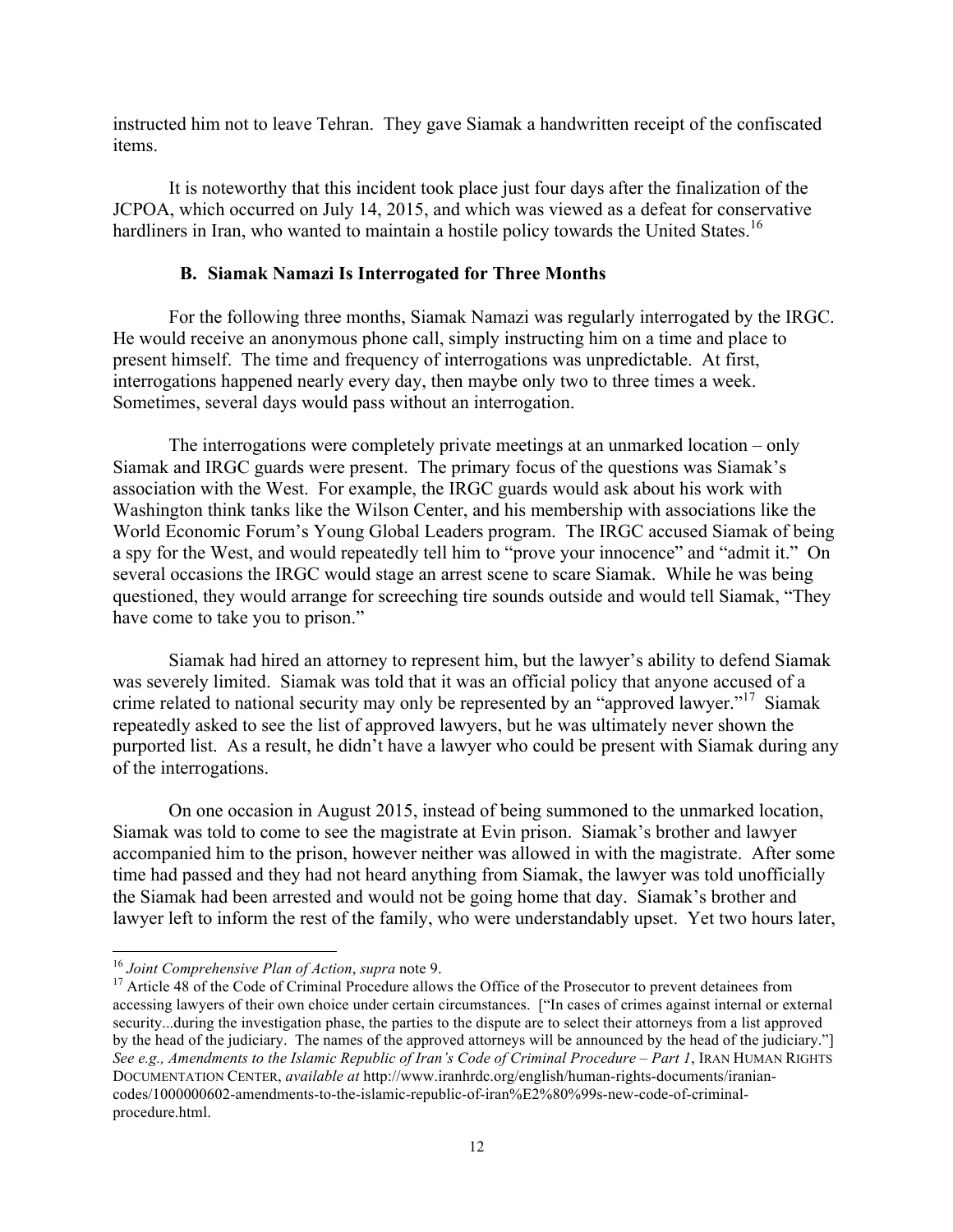they received a call from Siamak, who was waiting for them outside the prison. He had not in fact been arrested, and had not been informed that his family was told that he was detained. It appears likely that the entire incident was staged to further intimidate and scare Siamak's family.

# **C. Siamak Namazi's Arrest**

On October 13, 2015, Siamak Namazi was summoned once again for an interrogation. Later that day, he was arrested by the members of the IRGC. It is unknown what, if anything, he was told or shown at time of the arrest. The family was shown no written document or warrant, nor has any written document been provided to them since. A purported video of the moment of his arrest has been broadcast on Iranian online media outlets.

It was later discovered that Siamak's social media accounts had been hacked at the time he was being arrested. Emails with viruses and malicious links were sent to many of his personal contacts, including some well-respected international journalists and foreign policy professionals. Someone, not Siamak, also initiated Facebook chats with his Facebook connections. Those connections almost immediately noticed that Siamak was not the one sending the messages because the writing style, type of questions, and frequency of grammatical errors were inconsistent with Siamak's own writing.

Without providing any further information, Siamak was taken to the special wing of Evin prison that is under the full control of the IRGC. The family had no access, no information and no word from Siamak for some time after his arrest.

The timing of Siamak's arrest was suspicious, seemingly linked to the entry into force of the JCPOA, which would occur five days later on October  $18, 2015$ ,<sup>18</sup> as well as the publication of a false and defamatory article on the news website *The Daily Beast* on September 15, 2015. The article, part of coverage related to the JCPOA, made claims that Siamak and his family would gain financially from the lifting of sanctions. He article was written by an "Alex Shirazi," who the byline described as "a pseudonym for a well-known Iranian dissident who requested that *The Daily Beast* keep his identify concealed for fear of what might happen to his family in Iran in retaliation for this article." To the contrary, there is no reason that "Alex Shirazi" feared any retaliation from the Iranian regime – it is much more likely that "Alex Shirazi" is a pseudonym for an agent of the Iranian regime who was enlisted in a smear campaign against the Namazi family.

# **D. Baquer Namazi's Arrest**

Following Siamak's arrest and imprisonment, Siamak's father, Baquer Namazi, attempted to visit his son at Evin Prison two to three times each week, but was never granted access – even when he had letters from prison officials granting him the right to see his son.

On or about February 21, 2016, while Baquer was traveling to see other family, Siamak's mother received a called from Evin Prison that special permission had been granted for Baquer to visit Siamak, but that the permission was valid only for a visit on February 24, 2016. At the

<sup>&</sup>lt;u> 1989 - Johann Stein, markin film yn y breninn y breninn y breninn y breninn y breninn y breninn y breninn y b</u> <sup>18</sup> *Joint Comprehensive Plan of Action*, *supra* note 9.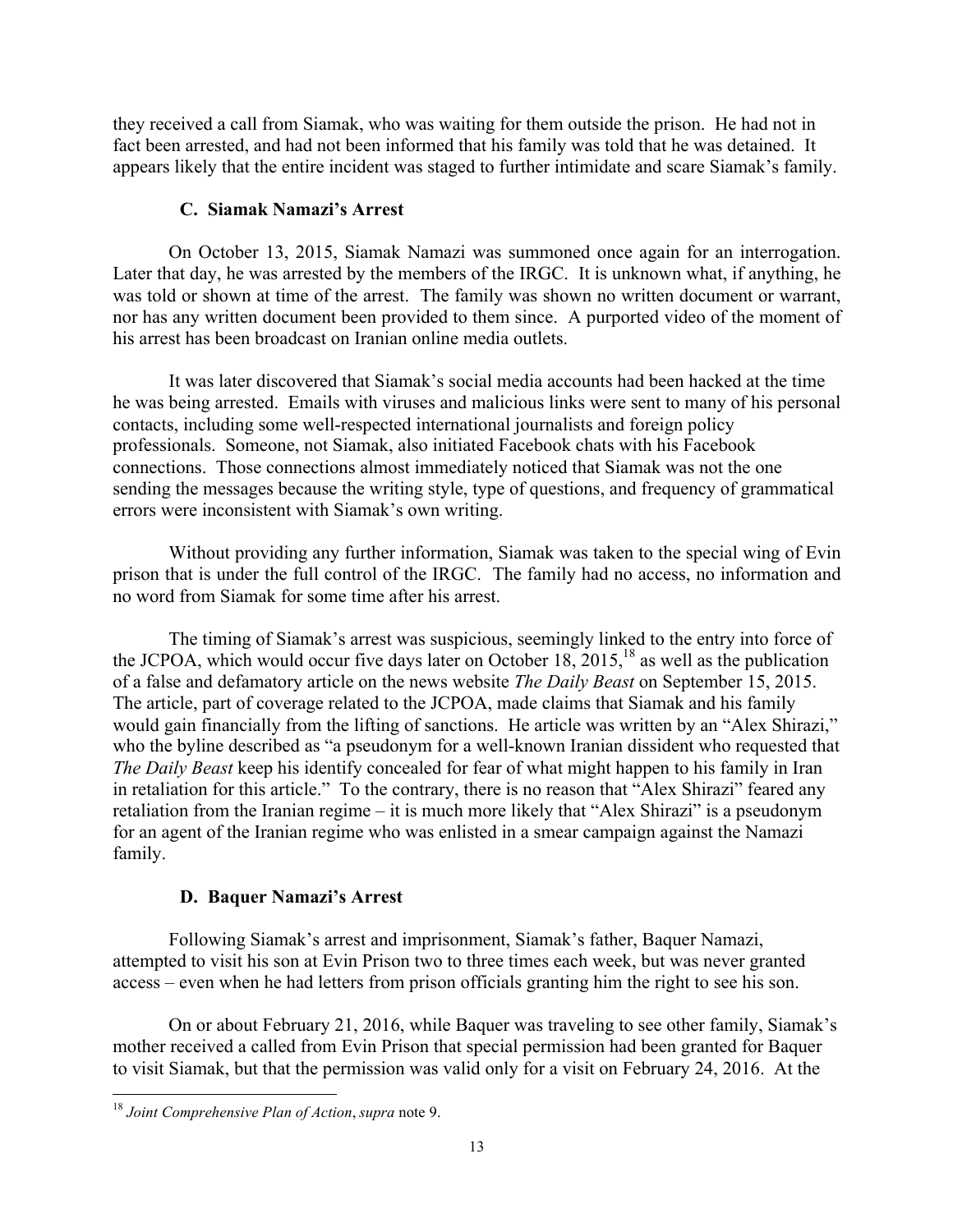same time, it was being reported that Siamak had started a hunger strike. Baquer quickly arranged travel plans to return to Tehran.

On February 22, Baquer flew into Tehran airport where he was intercepted by IRGC guards upon leaving the aircraft and at passport control. The IRGC drove Baquer back to his home, where about a half dozen guards commenced a search of the house. The IRGC showed Baquer and his wife a document they claimed to be a search warrant for Baquer's belongings. They looked through everything in the house, even where patently obvious that the items did not belong to Baquer, such as drawers with Baquer's wife's personal effects. The IRGC's search and occupation of the house continued through midnight, after which Baquer was taken away.

Like Siamak, Baquer's personal electronics were confiscated, as were his passports. Additionally, the IRGC seized various personal photos and documents, including those belonging to his wife and deceased mother-in-law. Days later, copies of many photos were broadcast by Iranian state media in coverage connected with this case.

Throughout the search, Baquer asked about Siamak, but the IRGC guards refused to give him any information.

After the search was over, the IRGC guards informed Baquer that they needed to present him to the magistrate. The IRGC guards produced a document that they claimed to be an authorization for this, perhaps the same document they claimed was a search warrant. Baquer does not believe that the document actually mentioned arrest. Baquer's wife was told that he would only be taken to see the magistrate, and that he would only be gone a few days.

However, Baquer was immediately taken to Evin Prison and brought into the same IRGC-controlled wing as Siamak. A few days after his arrest, Baquer left a message on the home answering machine – (the first contact since his arrest) – wherein he asked that the family keep his arrest quiet and conveyed that he was facing the same broad charges as Siamak.

#### **E. Trial and Appeal**

The first and only hearings at the trial level occurred in early October 2016 - Siamak's on October 1, and Baquer's on October 5. Both hearings were secret and excluded members of the press and the public from attending. The hearings took place before Judge Abolqasem Salavati, head of the 15<sup>th</sup> branch of the Islamic Revolutionary Court in Tehran, who is well known for meting out harsh sentences on political cases.

Before the hearings, Siamak and Baquer had extremely limited access to legal representation. They were only allowed to meet with their attorneys for a brief thirty minutes a few days before the hearing, despite numerous attempts to meet beforehand. The attorneys were only provided with access to court "files" and "evidence" a few days in advance of the trials, making it practically impossible to prepare a meaningful defense. Furthermore, they were only allowed to view the files and were not able to make or retain their own copies. It is unknown whether such files were even complete.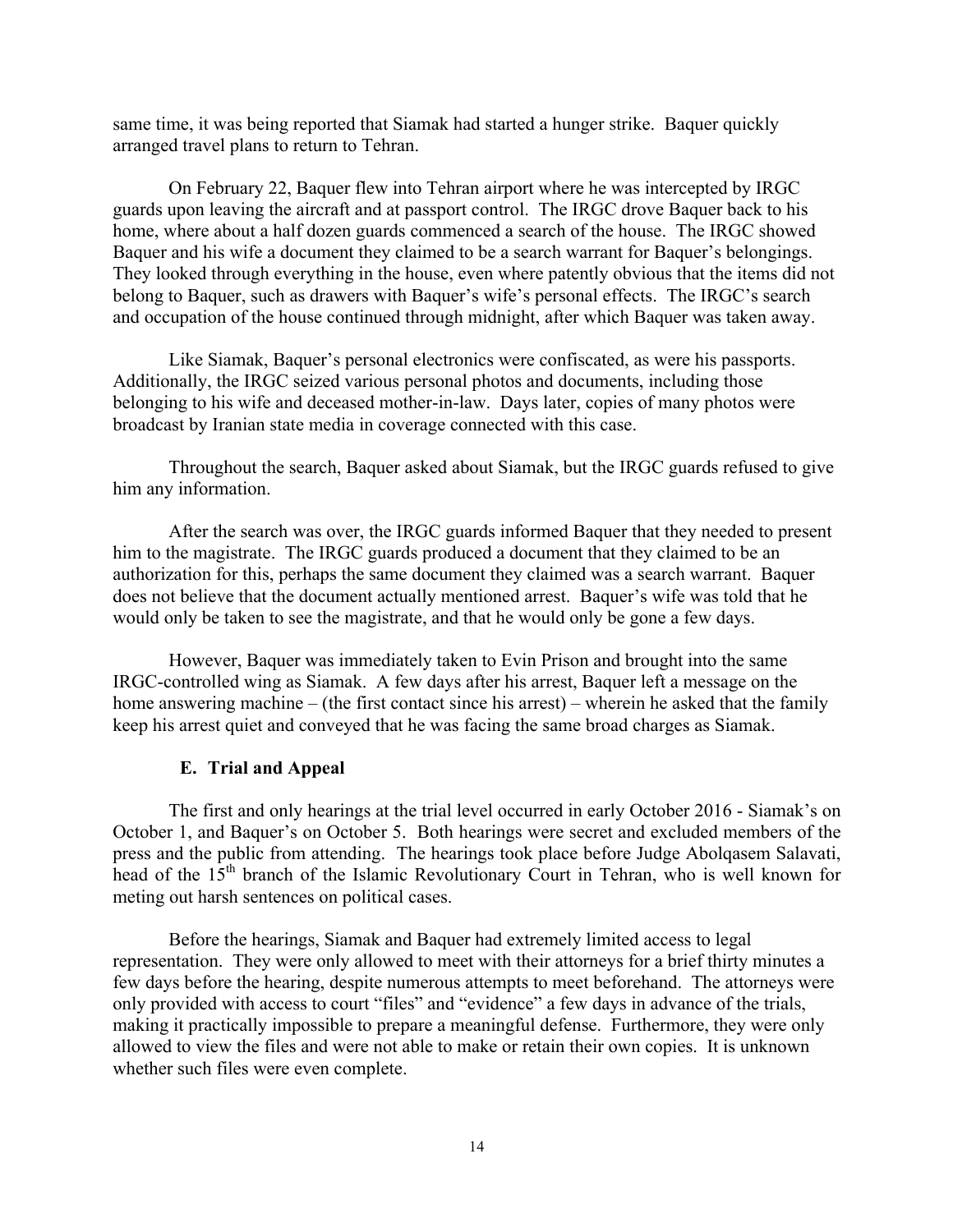The trial hearings only lasted a couple hours, during which the Namazis were denied fundamental due process rights. They were not allowed to present any evidence or call witnesses, and they were denied the opportunity to meaningfully challenge any charges or evidence – despite the fact that the IRGC had been conducting relentless interrogations for months in advance and without allowing access to legal representation.

On October 17, 2016, both were sentenced to ten years in prison on the charges of "collusion with an enemy state," in reference to the United States. This is the maximum possible penalty that can be imposed for these criminal offenses under Article 508 of Iran's Islamic Penal Code. No written copy of the verdicts has been provided to the Namazis. At the same time, the IRGC-affiliated websites and media were running a continuous negative campaign against the Namazis, stating them to be US "infiltrators" and showing copies of their passports and photos, which had been taken from the family's house by the IRGC.

The Namazis immediately appealed the convictions and sentences, though they could only do so in the most general sense, as they have no access to any of the evidence or the final verdict of the trial court.

An appeal hearing took place before the 36th Branch of the Appeals Court on March 1, 2017, during which both cases were considered. In total, the hearing was no more than two to three hours. Siamak was brought to the hearing late because the guards escorting him claimed to get "lost" – though it was likely a deliberate attempt to undermine the appeal process. The judge did not reschedule or extend the hearing to make up for lost time. As a result, Baquer's case was considered for approximately two hours, while Siamak's was only considered for 30 to 45 minutes.

The appeal was supposed to have been heard by a panel of three judges, however only one judge was actually present. Press and the public were also barred from the appeal hearing.

There is no indication as to when the Appeals Court might issue a decision.

#### **F. Current Conditions**

The Namazis are being held in the Ward 2A section of the infamous Evin prison of Tehran,<sup>19</sup> which is known for the use of cruel and prolonged torture of political opponents of the government.20 This "special wing" of the prison is controlled solely by the Islamic Revolutionary Guard Corps (IRGC) and operates with no semblance of transparency or legality.

Siamak Namazi has been intimidated and has continually undergone lengthy interrogations by the IRGC, even after his conviction. He continues to be subjected to extended periods of solitary confinement. His cell is dark, cold and humid and lacks even a bed, forcing him to sleep on the concrete floor. He was initially not provided with warm clothing, even as temperatures dropped in the winter. He has been tortured by the IRGC guards and has been beaten, tased, and forced to watch government propaganda attacking him and showing his father

<sup>&</sup>lt;sup>19</sup> Lawyer Refused Access, supra note 3.

<sup>&</sup>lt;sup>20</sup> Iran 2016 Human Rights Report, *supra* note 4, at p. 5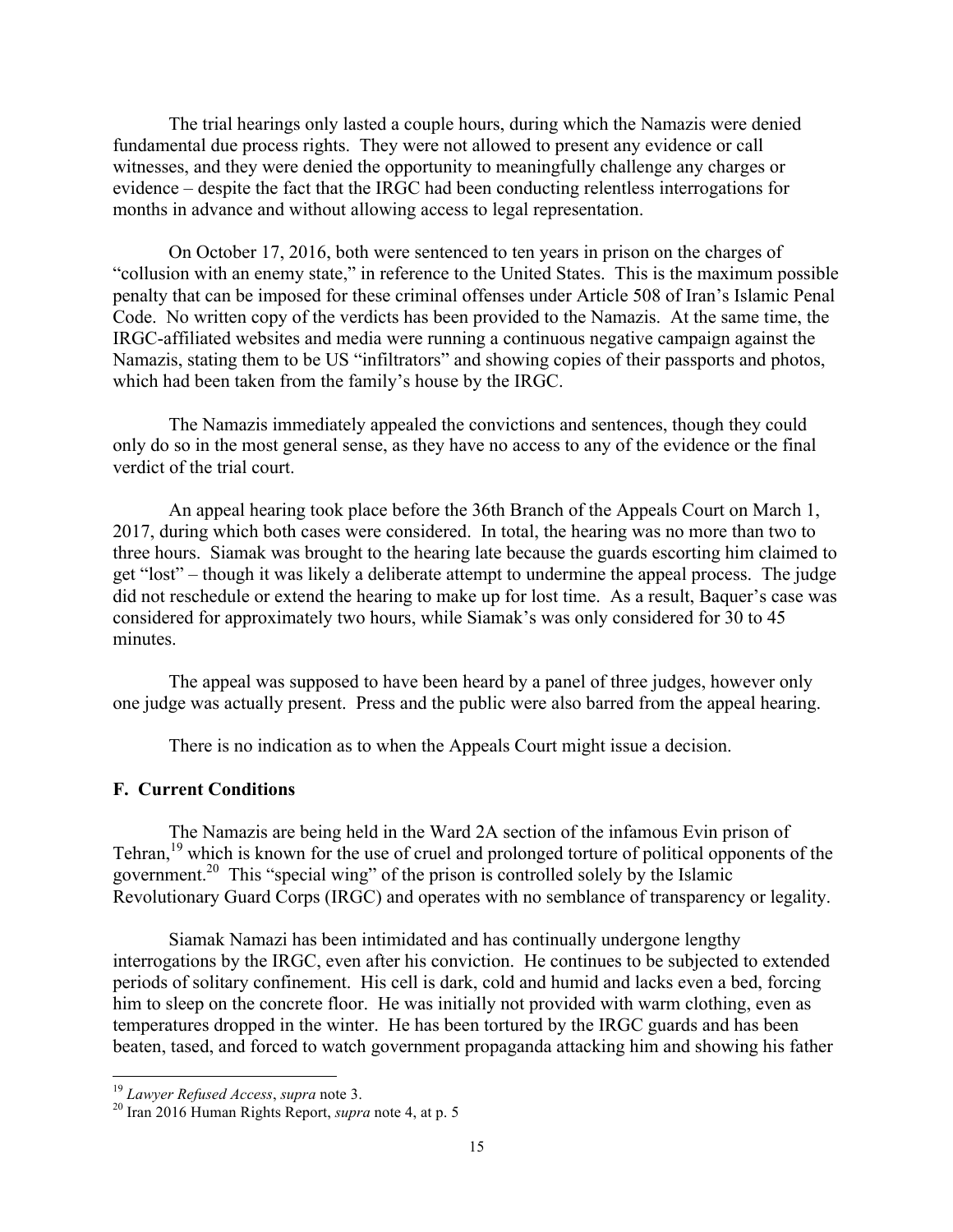in prison. Siamak has also been told at times that his father is gravely ill and has been taken to the hospital. Having no other means of protesting against his prison conditions and the manifold violations of his rights, he started a hunger strike during his incarceration. He has already lost 26 pounds (~12 kilograms) during his time in detention. Despite reporting ailments to the IRGC guards, he has not received medical treatment. The physical and mental suffering intentionally inflicted on Siamak, combined with his extended isolation, have caused Siamak's mental and physical wellbeing to deteriorate. This deterioration has been especially marked since the point of his unjust conviction, which further crushed his spirits and diminished his remaining hope. Siamak's conversations with his family raise serious concerns that he may now be suicidal.

Siamak's 80-year-old father, Baquer Namazi, has been held in similarly harsh prison conditions, including extensive periods of solitary confinement. He has serious heart conditions, including arrhythmia, that require him to take special medications. He previously has gone through triple bypass surgery due to his heart condition. He has lost at least 30 pounds  $\left(\sim\right]$  14 kilograms) since being imprisoned and his energy is greatly diminished. In a highly unusual move that evidences the severity of his current condition, the IRGC did transfer Baquer to an external hospital for a period of several days on two separate occasions since his arrest, without providing any explanation to his family. On April 8, 2017, Baquer had a holter monitor attached to him. This is a battery-operated device that monitors the heart for arrhythmia – but does not treat it. It is possible that he requires a pacemaker due to his arrhythmia, which had been noted as a forthcoming medical issue by his personal physician prior to his arrest and detention, and he requires immediate medical attention. Baquer's family has urgently requested that Baquer's own heart specialist be allowed to see him, but this request has not been fulfilled, and the Office of the State Medical Examiner has informed the family that it may take "a few months" for them to conduct a medical review of Baquer's case.

Additionally, both Baquer and Siamak were repeatedly denied the weekly family visits allowed for other prisoners and have had extremely limited access to their attorneys. While, as of this month, they are being allowed weekly family visits, this has not previously been the case and seems to be a response to their rapidly deteriorating health. Up until this month, they were only allowed family visits with Siamak's mother – Baquer's wife. More recently, at least one other family member has been allowed to visit. While Baquer's visit is typically limited to roughly 45 minutes, Siamak's is confined to only 15 to 20 minutes – and, for some time, could only take place behind a partition. Family members are not able to bring them anything during these visits; when Siamak's mother has attempted to bring books and reading materials, they have been taken away. Until this month, Baquer and Siamak's calls to family members were limited to only once a week and they were only able to call Siamak's mother – Baquer's wife. While they are now allowed more frequent calls and have been allowed to call at least one other family member, their very brief calls (usually 3-5 minutes) are still closely monitored by IRGC guards. Finally, despite being held in the same ward of Evin Prison for over a year, Baquer and Siamak were only allowed to see each other for the first time on February 28, 2017, the day before their appeal hearing, and only for about 20 minutes. They have been able to briefly see each other on several occasions since then.

#### **III. LEGAL ANALYSIS**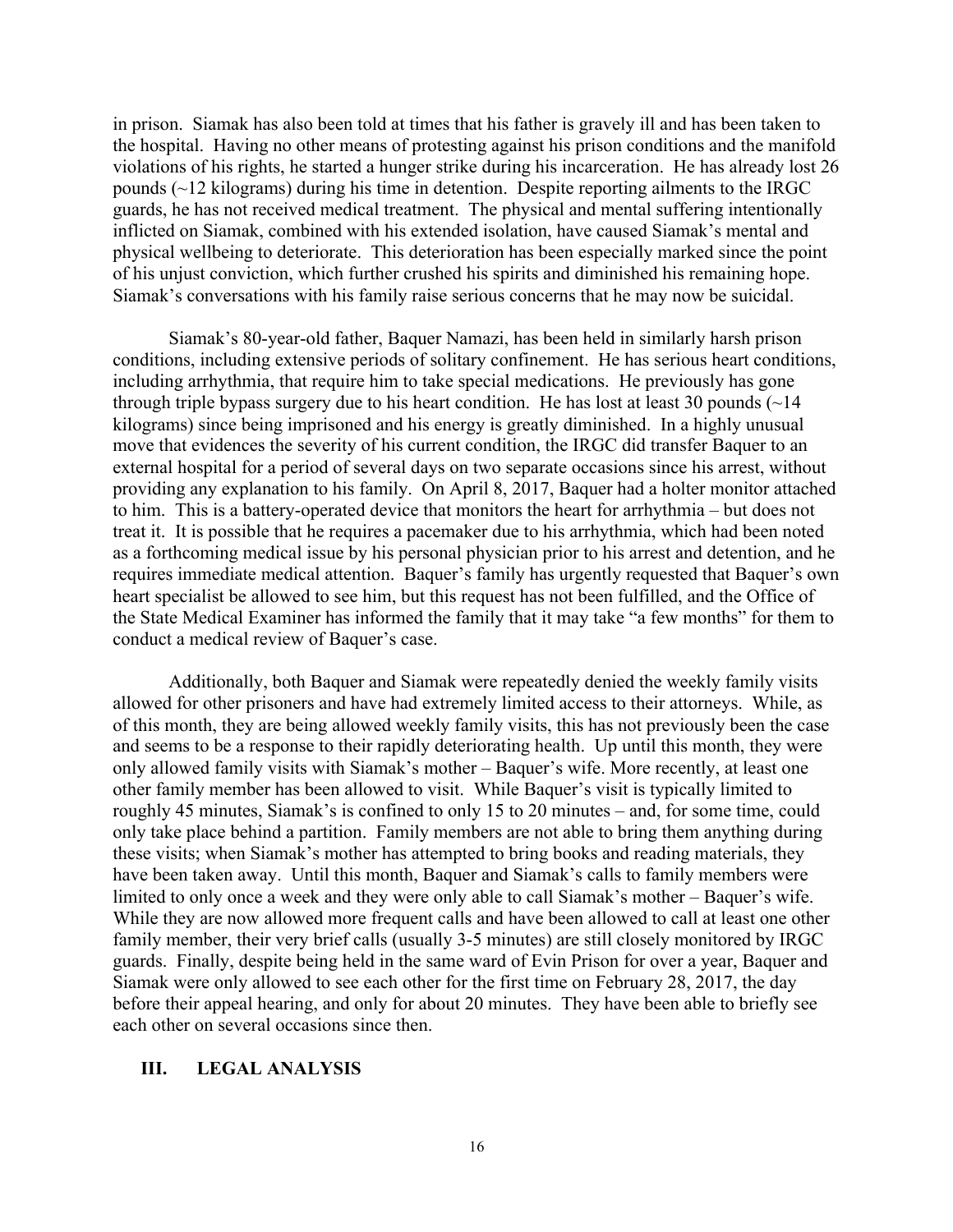For the reasons set forth below, the detention of the Namazis constitutes an arbitrary deprivation of their liberty<sup>21</sup> under Category II and Category III as set forth by the United Nations Working Group on Arbitrary Detention (Working Group).

#### **A. Category II: Substantive Fundamental Rights**

<u> 1989 - Johann Stein, markin film yn y breninn y breninn y breninn y breninn y breninn y breninn y breninn y b</u>

An arbitrary detention falls under Category II when detention results from the exercise of fundamental rights protected by international law.<sup>22</sup> These fundamental rights include the right to freedom of association,  $^{23}$  as described in the Universal Declaration of Human Rights (UDHR) and the International Covenant on Civil and Political Rights (ICCPR), which Iran ratified in 1975.24 The Namazis' detention is arbitrary under Category II because it resulted from their exercise of this fundamental right, as detailed below.

# **1. The Iranian Government Detained the Namazis Because They Exercised their Right to Freedom of Association**

The Iranian government's arrest and detention of the Namazis is a direct reprisal for exercising their right to freedom of association. Article 22 of the ICCPR states "Everyone shall have the right to freedom of association with others," and that, generally speaking, "no restrictions may be placed on the exercise of this right."<sup>25</sup> It is also protected by Article 20(1) of the UDHR. $^{26}$ 

<sup>&</sup>lt;sup>21</sup> An arbitrary deprivation of liberty is defined as any "depriv[ation] of liberty except on such grounds and in accordance with such procedures as are established by law." International Covenant on Civil and Political Rights, G.A. Res 2200A (XXI), 21 U.N. GAOR Supp. (No. 16), at 52, U.N. Doc. A/6316 (1966), 999 U.N.T.S. 171, *entered into force* 23 March 1976, at art. 9(1) [hereinafter *ICCPR*]. Such a deprivation of liberty is specifically prohibited by international law. *Id.* "No one shall be subjected to arbitrary arrest, detention or exile." Universal Declaration of Human Rights, G.A. Res. 217A (III), U.N. Doc. A/810, at art. 9 (1948) [hereinafter *Universal Declaration*]. "Arrest, detention or imprisonment shall only be carried out strictly in accordance with the provisions of the law." Body of Principles for the Protection of Persons under Any Form of Detention or Imprisonment, at Principle 2, G.A. Res. 47/173, Principle 2, 43 U.N. GAOR Supp. (No. 49) at 298, U.N. Doc. A/43/49 (1988) [hereinafter *Body of* 

*Principles*].<br><sup>22</sup> Specifically, a Category II deprivation of liberty occurs, "[w]hen the deprivation of liberty results from the exercise of the rights or freedoms guaranteed by articles 7, 13, 14, 18, 19, 20, and 21 of the Universal Declaration of Human Rights and, and insofar as States parties are concerned, by articles 12, 18, 19, 21, 22, 25, 26, and 27 of the International Covenant on Civil and Political Rights." Office of the High Comm'r for Human Rights, United Nations, Fact Sheet No. 26: The Working Group on Arbitrary Detention, pt. IV(B) [hereinafter *Fact Sheet No. 26*].<br><sup>23</sup> Universal Declaration, supra note 21, at art. 20(1); ICCPR, supra note 21, at art. 22.<br><sup>24</sup> Ratificati

Human Rights, *available at* http://indicators.ohchr.org<br><sup>25</sup> *ICCPR*, *supra* note 21, at art. 22 ("(1) Everyone shall have the right to freedom of association with others,

including the right to form and join trade unions for the protection of his interests. (2) No restrictions may be placed on the exercise of this right other than those which are prescribed by law and which are necessary in a democratic society in the interests of national security or public safety, public order (ordre public), the protection of public health or morals or the protection of the rights and freedoms of others. This article shall not prevent the imposition of lawful restrictions on members of the armed forces and of the police in their exercise of this right. (3) Nothing in this article shall authorize States Parties to the International Labour Organisation Convention of 1948 concerning Freedom of Association and Protection of the Right to Organize to take legislative measures which would prejudice, or to apply the law in such a manner as to prejudice, the guarantees provided for in that Convention.")<br><sup>26</sup> Universal Declaration, supra note 21, at art. 20(1) ("Everyone has the right to freedom of peaceful assembly and

association.")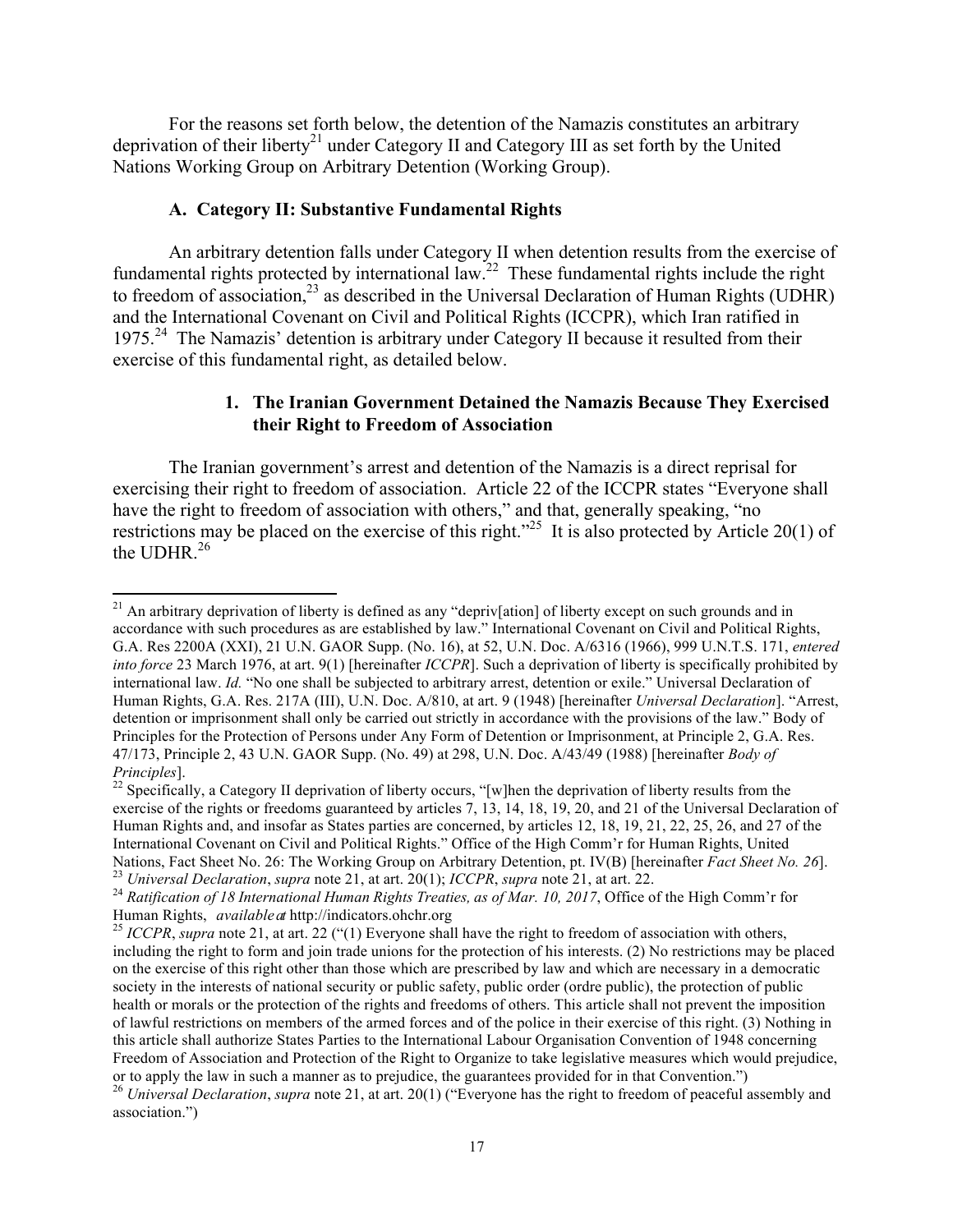The Namazis' current detention is directly attributable to their exercising of the right to freedom of association, as the entire case against them is based on their association with Western organizations. Both Siamak and Baquer Namazi have US citizenship and have spent time working in the United States.<sup>27</sup> Siamak was educated in the US and has affiliations with several US-based institutions, having completed prestigious research fellowships with the National Endowment for Democracy (NED) and the Woodrow Wilson International Center for Scholars (Wilson Center). He is also a Young Global Leader (YGL) of the World Economic Forum (WEF), which is based in Switzerland.

Throughout Siamak's interrogations, trial, and conviction, these affiliations were continuously cited to as a primary basis for the Iranian government's suspicions against him. This first began with the Ministry of Intelligence's interrogations of Siamak in 2007, which focused on the nature of his work with the NED and the Wilson Center – and which led to a then-futile attempt to bring charges against Siamak for espionage and collaboration with a foreign government. When his targeting resumed in 2015, his ties to Western institutions were again brought front and center – this time by the IRGC. When Siamak was apprehended at the Tehran airport and had his passports and electronic devices confiscated by the IRGC, the alleged warrant that they briefly showed to him contained the phrase "Young Global Leaders." Even after Siamak's conviction, IRGC guards have continued to interrogate him regarding his ties to these Western institutions, seeking to extract further support for their conspiracy theories. It is noteworthy that, while Siamak's association with the World Economic Forum's Young Global Leaders program has constituted a major part of the charges against him, high ranking government officials from Iran, including Foreign Minister Mohammad Javad Zarif, regularly attend World Economic Forum events such as its annual meeting in Davos, Switzerland, and yet has never been charged with any crimes.

Perhaps the clearest demonstration that the Namazis' targeting stems from their association with the West is the propaganda video posted online by Iran's judicial news service roughly one year after Siamak's arrest. In it, images of Siamak's arrest are directly juxtaposed with an image of his US passport and "a montage of anti-American-themed images."<sup>28</sup>

It is a violation of international law that the Iranian government has criminalized the Namazis' exercise of their fundamental right to freedom of association, and this renders their detention arbitrary under Category II.

#### **B. Category III: Due Process Rights**

 

The Working Group considers a deprivation of liberty to be a Category III arbitrary detention "[w]hen the total or partial non-observance of the international norms relating to the

<sup>&</sup>lt;sup>27</sup> While Iranian law technically prohibits citizens from holding dual nationalities, the Government itself has admitted that at least 40 government officials are currently in violation of this law, and it is typically not enforced. *See e.g., Iran to Revoke Citizenship of Those Holding Dual Nationalities*, AL ARABIYA, Jan. 9, 2017, *available at* http://english.alarabiya.net/en/News/middle-east/2017/01/09/Iran-to-revoke-citizenship-of-those-holding-duel-

nationalities-.html. <sup>28</sup> Rick Gladstone, *Video Shows Siamak Namazi, American Businessman Held by Iran*, THE NEW YORK TIMES, Oct. 17, 2016, *available at* https://www.nytimes.com/2016/10/18/world/middleeast/iran-siamak-namazi-video.html.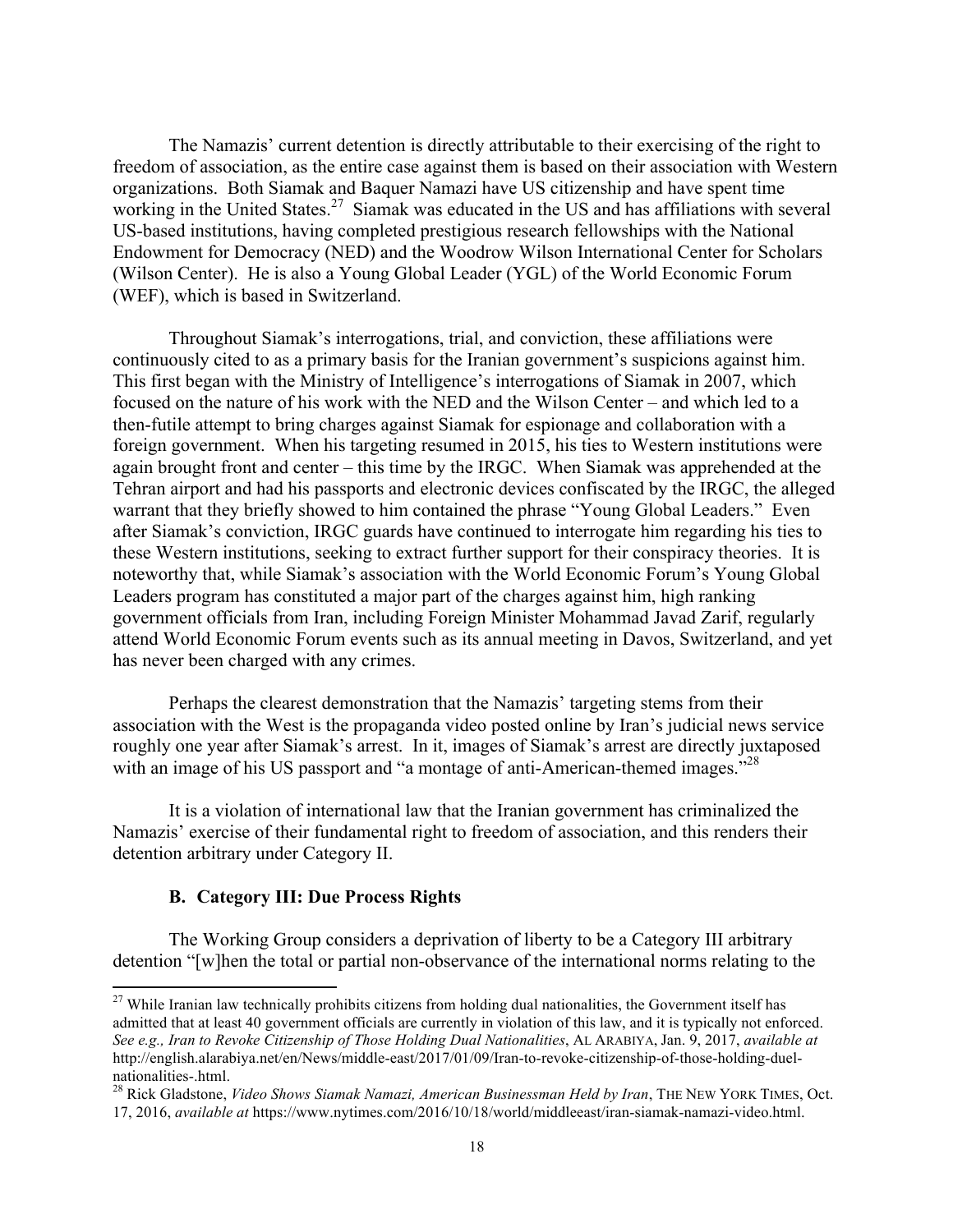right to a fair trial, established in the Universal Declaration of Human Rights and in the relevant international instruments accepted by the States concerned, is of such gravity as to give the deprivation of liberty an arbitrary character."29 Additionally, the Working Group will look to the Body of Principles for the Protection of All Persons Under Any Form of Detention or Imprisonment (Body of Principles). $30$ 

While the Iranian government has tried to justify the Namazis' conviction and sentencing, the international community has unambiguously condemned their arrest, trial, and conviction. US Secretary of State John Kerry told the media that "We have no information about charges against Siamak Namazi and Baquer Namazi, and we believe that they have been arrested unjustly."<sup>31</sup> The US State Department has also expressed deep concerns about the Namazis sentences, and responded by releasing a statement that called "for the immediate release of all U.S. citizens unjustly detained in Iran."<sup>32</sup> The US House of Representatives called on the Government of the Iran in its Resolution to unconditionally release Siamak and Baquer Namazi immediately.<sup>33</sup> Similarly, the International Campaign for Human Rights in Iran called on Iran's Judiciary to immediately release on bail the unjustly imprisoned Namazis. "These individuals have been sentenced to prison under charges that have no legal basis," said Hadi Ghaemi, the Campaign's executive director.<sup>34</sup>

Furthermore, the UN and UNICEF representatives have issued numerous calls for the release of Baquer, who made significant contributions to UNICEF's work during his career. The fourth and most recent UNICEF statement, released on February 22, 2017, expressed concern for Baquer's deteriorating health and called for his release on humanitarian grounds: "After a lifetime of humanitarian service, [Baquer] has earned a peaceful retirement. We join his many colleagues around the world in appealing for his immediate release on humanitarian grounds."<sup>35</sup> The UN Special Rapporteur on the Situation of Human Rights in Iran has also expressed deep concerns regarding Baquer's detention conditions in light of his advanced age, noting that he was at the time being detained "on unknown charges and without access to a lawyer" and calling on the Government of Iran to release him and reunite him with his family.<sup>36</sup> Former UN Secretary-General Ban Ki-moon was also moved to intercede on Baquer's behalf, writing in a letter to UNICEF retirees that the UN Secretariat had "spared no efforts in [its] attempts to ensure the

<sup>&</sup>lt;sup>29</sup> Fact Sheet No. 26, supra note 22, pt. IV(B).<br><sup>30</sup> Body of Principles, supra note 21.<br><sup>31</sup> Lawyer Refused Access, supra note 3.<br><sup>32</sup> The Sentencing of Siamak and Baquer Namazi, U.S. DEP'T OF STATE, Oct. 18, 2016, avai

https://ir.usembassy.gov/statement-mark-toner-sentencing-siamak-baquer-namazi/. <sup>33</sup> US House of Representatives, *H.Res. 808 – Calling on the Government of the Islamic Republic of Iran to Release Iranian-Americans Siamak Namazi and His Father, Baquer Namazi, 114th Congress, available at* https://www.congress.gov/bill/114th-congress/house-

resolution/808/text?q=%7B%22search%22%3A%5B%22namazi%22%5D%7D&r=1.

<sup>34</sup> *Iran's Judiciary Should Release Siamak and Baquer Namazi and Allow Them Full Defense in Appeals Court*, CENTER FOR HUMAN RIGHTS IN IRAN, Oct. 24, 2016, *available at* 

https://www.iranhumanrights.org/2016/10/judiciary-should-release-namazi/. <sup>35</sup> *UNICEF Statement on Baquer Namazi*, UNICEF, Feb. 22, 2017, *available at*

https://www.unicef.org/media/media\_94904.html.

<sup>36</sup> *Iran: UN Rights Expert Calls for the Immediate Release of Dual Nationals*, Office of the High Comm'r for Human Rights, Oct. 7, 2016, *available at*

http://www.ohchr.org/EN/NewsEvents/Pages/DisplayNews.aspx?NewsID=20653&LangID=E.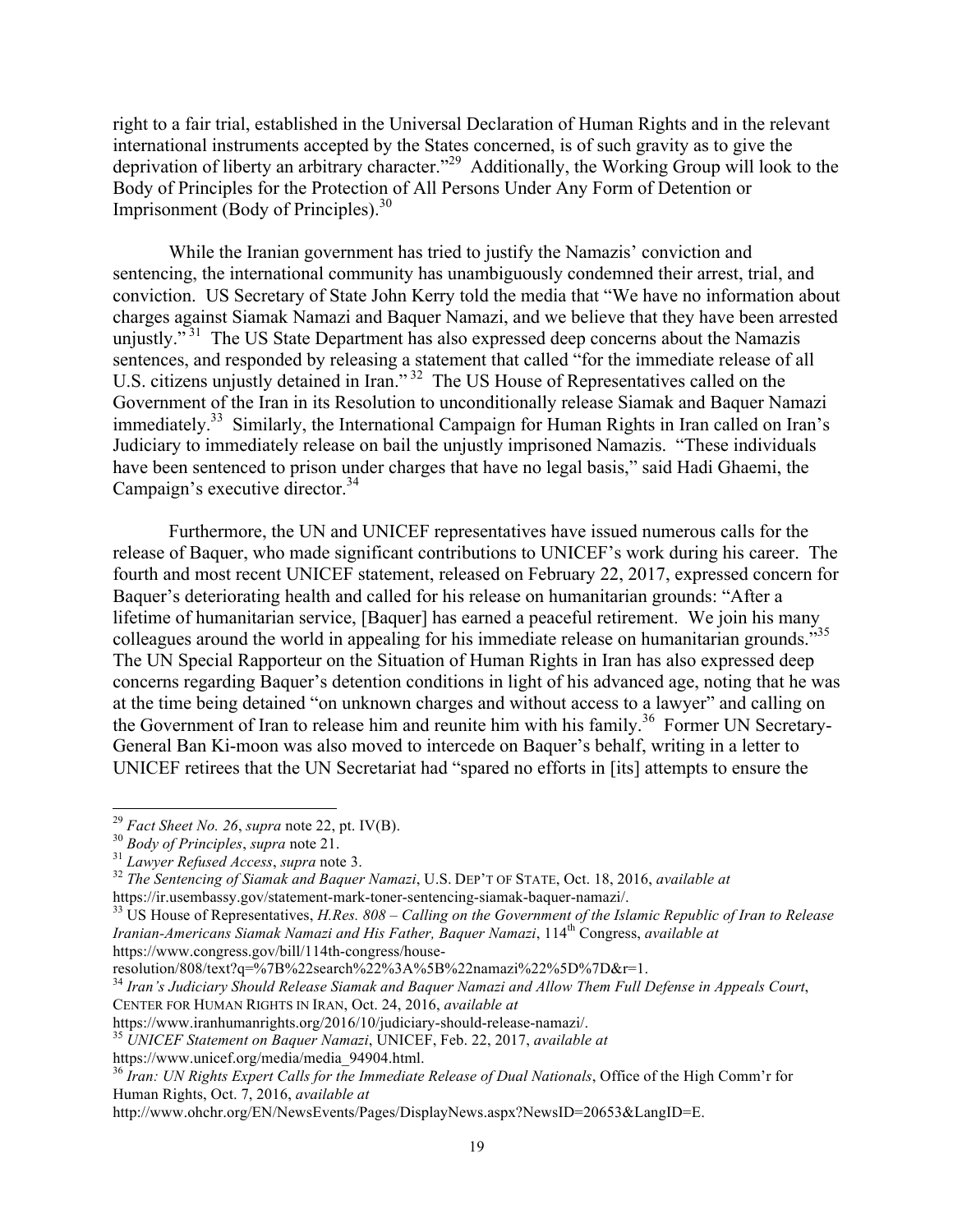release of Mr. Namazi," whom he described as "a distinguished United Nations official and a champion for children."37

Because the Iranian government violated numerous procedural requirements under both international and domestic law in this case, the continued detention of the Namazis is arbitrary under Category III.

# **1. The Iranian Government Arrested the Namazis Without a Proper Warrant**

Article 9 of the ICPPR provides that "no one shall be deprived of his liberty except on such grounds and in accordance with such procedure as are established by law."<sup>38</sup> Article 9 of the UDHR states that "no one shall be subjected to arbitrary arrest, detention or exile."<sup>39</sup> Article 32 of the Iranian Constitution similarly states that, "No one can be arrested except in accordance with the rule and the procedures that are set by the law. In the case of arrest, the charge and the reason for the arrest must be immediately conveyed and communicated to the defendant in writing."<sup>40</sup> Under the Body of Principles, an arrest "shall only be carried out strictly in accordance with the provisions of law"<sup>41</sup> and shall be "duly recorded" with the reasons for the arrest, the time of the person's first appearance before a judicial authority, and information about the place of custody all noted.<sup>42</sup>

In this case, the Namazis were arrested without proper arrest warrants and without any reasonable or probable grounds that the suspects committed any offense.

On October 13, 2015, Siamak Namazi was arrested by IRGC guards who orally informed him of the charges. While it is possible that Siamak was briefly shown a document claiming to be a warrant at the time of his arrest, no written document or warrant was ever provided to his family or his lawyers.

On February 22, 2016, Baquer Namazi was intercepted by the IRGC upon his arrival at Tehran airport. The IRGC guards drove him home, searching his house and confiscating his personal belongings. After the search, Baquer was arrested. He was momentarily presented with a document that they alleged to be a warrant, but it has never been handed over to him. The purported warrant did not mention an "arrest."

Therefore, the Iranian Government failed to promptly provide the Namazis with either the reason for arrest or the authorization for the arrests, as well as with proper information about the charges and with explanation of the legal remedies available to them.

<sup>37</sup> *UN Secretary-General Ban Ki-Moon's Letter to Mr. Thomas McDermott, UNICEF Retirees Group4Baquer*, Nov. 14, 2016, available at https://drive.google.com/file/d/0B8Ki9j3yqNFNVUVxeU5oMXp5RVk/view?usp=sharing.<br><sup>38</sup> ICCPR, supra note 21, at art. 9(1).<br><sup>39</sup> Universal Declaration, supra note 21, at art. 9.<br><sup>40</sup> Constitution of the

http://www.wipo.int/edocs/lexdocs/laws/en/ir/ir001en.pdf.

<sup>41</sup> *Body of Principles*, *supra* note 21, at Principle 2. <sup>42</sup> *Id*., at Principle 12.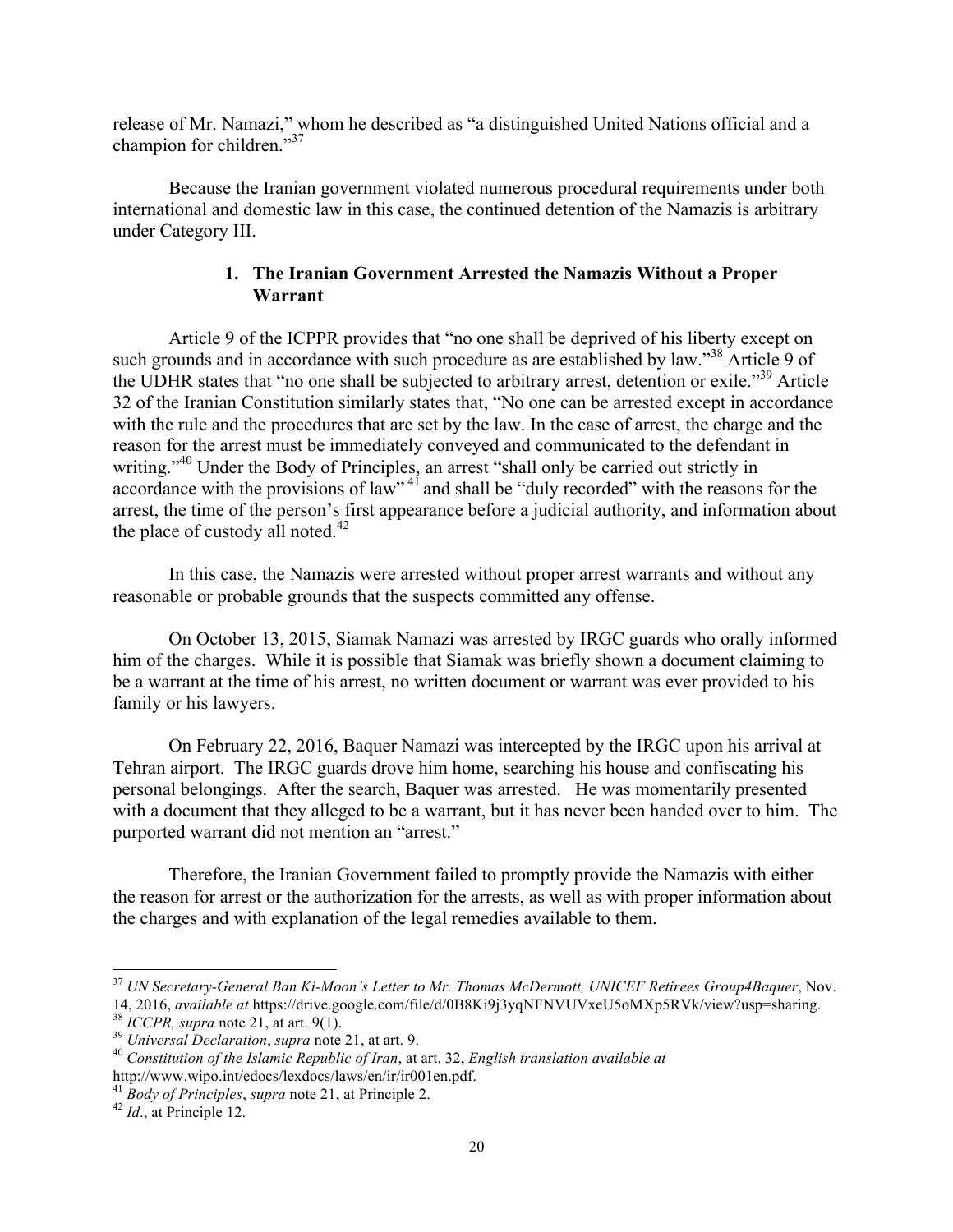#### **2. The Iranian Government Held the Namazis Without Charge**

ICCPR Article 9(2) provides that anyone arrested "shall be informed, at the time of arrest, of the reasons for his arrest and shall be promptly informed of any charges against him."<sup>43</sup> Furthermore, ICCPR Article 14(3) provides that anyone arrested for a criminal charge has the right "to be informed promptly and in detail in a language which he understands of the nature and cause of the charge against him."44

The Namazis were held in harsh prison conditions for months without being officially informed of the charges that were made against them. It is not known whether official charges were provided privately to the Namazis before the first hearings on their cases, but if so, it is highly unlikely that they were presented in sufficient detail, as required by ICCPR Article 14(3). Therefore, the Namazis have been deprived of full enjoyment of their pre-trial right to be promptly informed of the charges against them.<sup>45</sup>

#### **3. The Iranian Government Has Detained the Namazis Without Access to Family**

According to Principle 15 of the Body of Principles, "communication of the detained or imprisoned person with the outside world, and in particular his family or counsel, shall not be denied for more than a matter of days."<sup>46</sup>

The Namazis have been detained with extremely limited access to their family members for more than a year. They have until recently only been allowed visitors once a month, while other detainees in the same section of the prison were allowed to have weekly visits. Furthermore, Siamak and Baquer were only allowed to receive visits from Siamak's mother, Baquer's wife. The term of these visits were extraordinarily short, with Baquer's monthly visit lasting roughly 45 minutes and Siamak receiving one visit of only 15 to 20 minutes. Prior to February 28, 2017, the father and son were continuously prohibited from seeing each other, despite the fact that they were being held in the same section of the prison. Furthermore, they've repeatedly been denied broader contact with the outside world through extended periods of solitary confinement.

#### **4. The Iranian Government Failed to Provide the Namazis an Independent and Impartial Tribunal**

ICCPR Article 14(1) affords individuals "a fair and public hearing by a competent,

<sup>&</sup>lt;u> 1989 - Johann Stein, markin film yn y breninn y breninn y breninn y breninn y breninn y breninn y breninn y b</u>

<sup>&</sup>lt;sup>43</sup> *ICCPR*, *supra* note 21, at art. 9(2).<br><sup>44</sup> *Id.*, at art. 14(3) ("In the determination of any criminal charge against him, everyone shall be entitled to the following minimum guarantees, in full equality: (a) To be informed promptly and in detail in a language which he understands of the nature and cause of the charge against him;").<br><sup>45</sup> *Id.*, at art. 9(2) ("Anyone who is arrested shall be informed, at the time of arrest, of the reasons for his arrest..");

United States v. Carll, 105 U.S. 611, 612 (1881) ("in an indictment . . . it is not sufficient to set forth the offence in the words of the statute, unless those words of themselves fully, directly, and expressly, without any uncertainty or ambiguity, set forth all the elements necessary to constitute the offense intended to be punished.").

<sup>46</sup> *Body of Principles, supra* note 21*,* at Principle 15.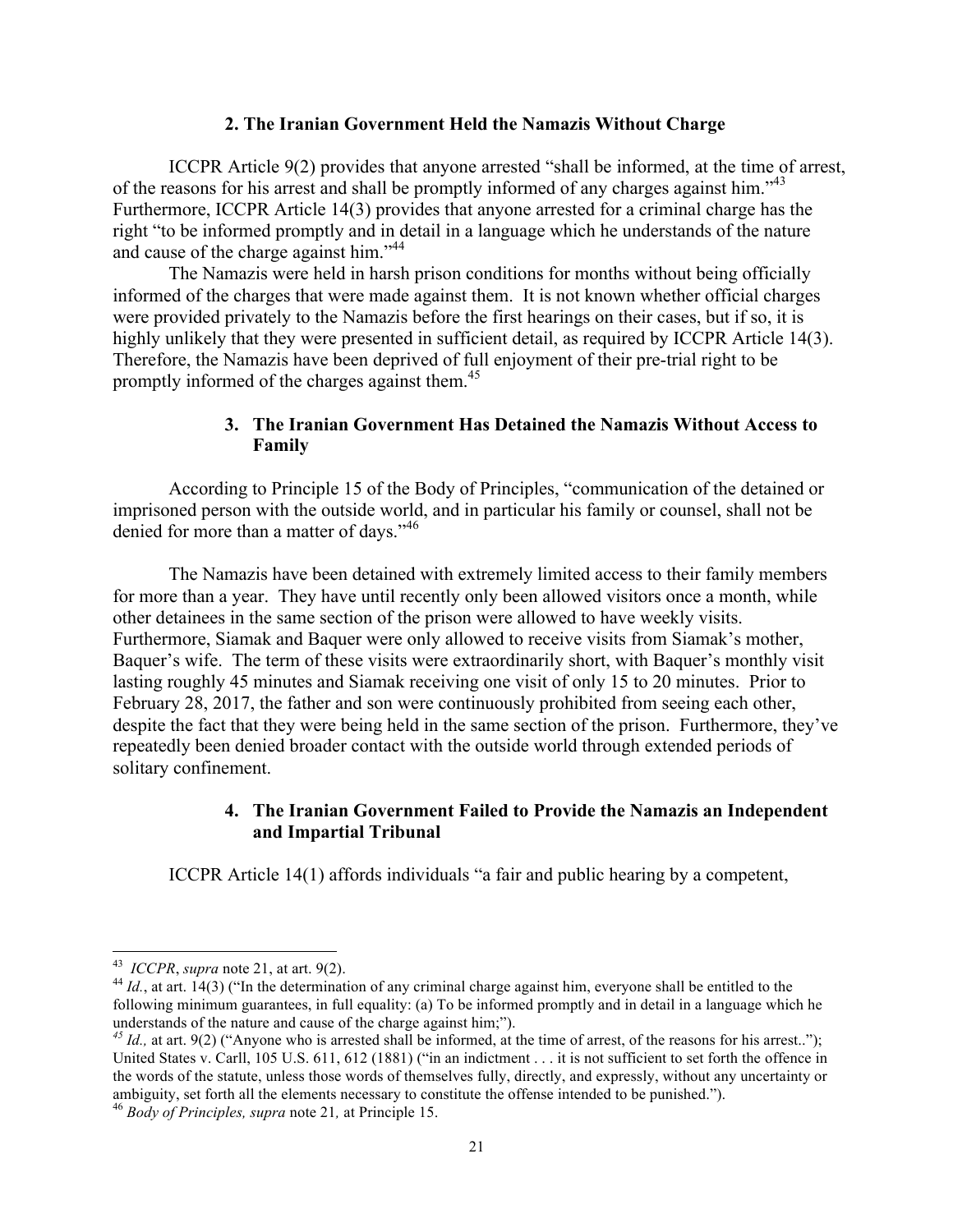independent and impartial tribunal established by law."47 Similarly, UDHR Article 10 establishes that every individual "is entitled in full equality to a fair and public hearing by an independent and impartial tribunal, in the determination of his rights and obligations and of any criminal charge against him."48

As previously stated, Iran's Judiciary is significantly influenced by the Supreme Leader. Although limited information is publicly known about the composition of the tribunal, the clear political motivation with regard to the charges made against the Namazis, the lack of evidence for the charges made against them, the refusal to provide public access to their hearings, and the inability of the Namazis to call witnesses or present evidence together demonstrate the tribunal's lack of independence and impartiality. This further supports the finding that their detentions are arbitrary under Category III.

## **5. The Iranian Government Failed to Provide the Namazis a Public Hearing**

Article 14(1) of the ICCPR states that "any judgment rendered in a criminal case or in a suit at law shall be made public" with limited exceptions relating to juveniles.<sup>49</sup> Article 14(1) also notes that the government may exclude members of the press and the public from attending a trial in person for any of several reasons, including "morals," "public order," "national security," "the interest of the private lives of the parties," or "in special circumstances where publicity would prejudice the interests of justice."50 However, the United Nations Human Rights Committee has cautioned that these reasons for exclusion should not be applied too broadly, noting that "apart from such exceptional circumstances, the Committee considers that a hearing must be open to the public in general, including members of the press, and must not, for instance, be limited only to a particular category of persons."<sup>51</sup> Article 10 of the UDHR also provides that "[e]veryone is entitled in full equality to a fair and public hearing by an independent and impartial tribunal, in the determination of his rights and obligations and of any criminal charge against him."52

The Namazis' hearings, which took place in early October, 2016, each lasted for only a few hours and no public access was granted. The judiciary also failed to make its judgment publicly available, despite broadly publicizing that the Namazis had been convicted and sentenced to 10 years in prison – a revelation made by the Tehran Prosecutor General in violation of domestic Iranian law, which prohibits publicizing the name and charges of defendants until a final court ruling.<sup>53</sup> No further details regarding the alleged evidence for these convictions or the reasoning of the Court were shared.

<sup>&</sup>lt;sup>47</sup> *ICCPR*, *supra* note 21, at art. 14(1) ("All persons shall be equal before the courts and tribunals. In the determination of any criminal charge against him, or of his rights and obligations in a suit at law, everyone shall be entitled to a fair and public hearing by a competent, independent and impartial tribunal established by law....")  $48$  *Universal Declaration, supra* note 21, at art. 10.

<sup>&</sup>lt;sup>49</sup> ICCPR, supra note 21, at art. 14(1).<br><sup>50</sup> ICCPR, supra note 21, at art. 14(1).<br><sup>51</sup> Office of the High Comm'r for Human Rights, United Nations, General Comment No. 13: Equality Before the Courts and the Right to a Fair and Public Hearing by an Independent Court Established by Law (Art. 14), Apr. 13, 1984 at ¶6 [hereinafter *General Comment 13*].<br><sup>52</sup> *Universal Declaration, supra* note 21, at art. 10.<br><sup>53</sup> As an appeal was still possible, the trial court's ruling was not considered a final court ruling.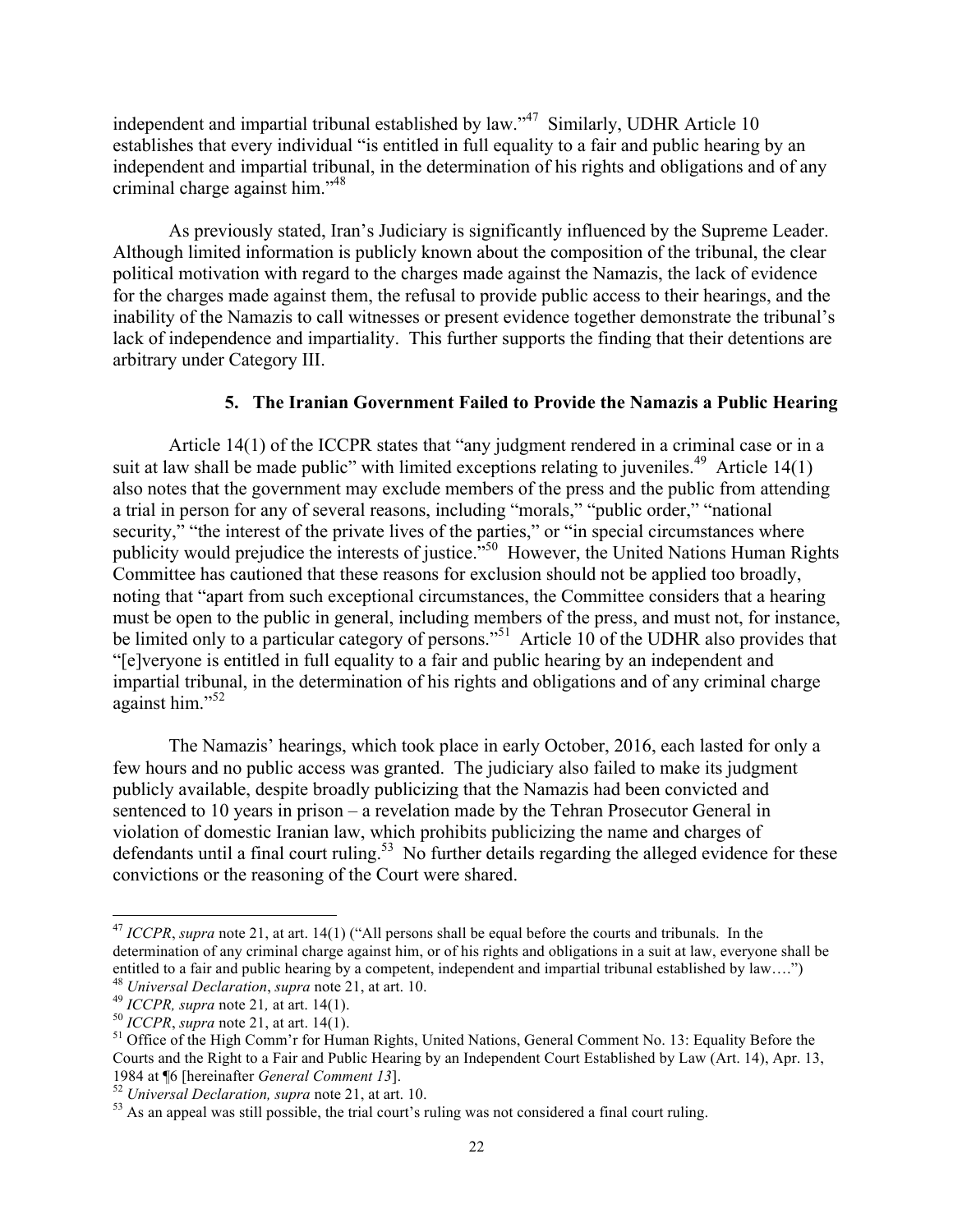### **6. The Iranian Government Interfered with the Namazis' Right to Prepare a Defense, Call and Examine Witnesses, and Withheld All Evidence from the Defense**

Article 14(3) of the ICCPR ensures that, "[i]n the determination of any criminal charge against him, everyone shall be entitled [t]o have adequate time and facilities for the preparation of his defense and to communicate with counsel of his own choosing".<sup>54</sup> What is "adequate time" depends on the circumstances of each case, but the facilities must include access to documents and other evidence which the accused requires to prepare his case.<sup>555</sup> In practice, this means that "(t)he accused or his lawyer must have the right to act diligently and fearlessly in pursuing all available defenses and the right to challenge the conduct of the case if they believe it to be unfair."56 In addition, the ICCPR specifically guarantees a defendant the right "to obtain the attendance and examination of witnesses on his behalf under the same conditions as witnesses against him."<sup>57</sup>

In the cases of the Namazis, the Iranian Government clearly denied their right to defend themselves by providing extremely limited the time to prepare a defense, denying access to all evidence (and thus the opportunity to challenge the evidence), and providing no opportunity for the Namazis to call witnesses in their defense. The Namazis were prevented from meeting with their lawyers until shortly before their trials, at which time they were only given 20 to 30 minutes to meet and were not allowed to bring any documents into the meeting, significantly curtailing their ability to prepare a defense. Even if the Namazis had had sufficient time to meet with counsel, the tribunal's denial of access to all evidence in their cases would have still made it impossible to prepare a defense. As it was, the lack of access to evidence deprived the Namazis of any chance to challenge the evidence. Furthermore, the Iranian Judiciary's practice of calling on the defendant to present his or her own defense, rather than allowing the lawyer to speak on his or her behalf, presented an additional barrier to the Namazis' ability to effectively defend themselves before the tribunal. Further hampering their ability to present a defense, the Namazis were not allowed to bring any prepared defense documents into the court. Finally, the Namazis were unable to call on any witnesses in their defense.

### **7. There Was No Valid Evidence to Find the Namazis Guilty**

To be clear, it is well understood that the UN Working Group on Arbitrary Detention will not substitute itself for a domestic fact-finder in its work. However, as the Namazis have consistently maintained, there is absolutely no evidence of "espionage" and "collusion with an enemy state," as defined by the law.

There is an overwhelming lack of credible evidence against the Namazis. A fair and impartial judiciary, especially one applying the strictest criminal standard of proof could not have concluded that the Namazis were guilty. Therefore, the Iranian courts' determination can

 $54$  ICCPR, supra note 21, at art. 14(3)(b).

<sup>&</sup>lt;sup>55</sup> *General Comment 13, supra* note 51, at  $\P9(3)(b)$ .<br><sup>56</sup> *Id.*, at  $\P11$ .<br><sup>57</sup> *ICCPR, supra* note 21, at art. 14(3)(e).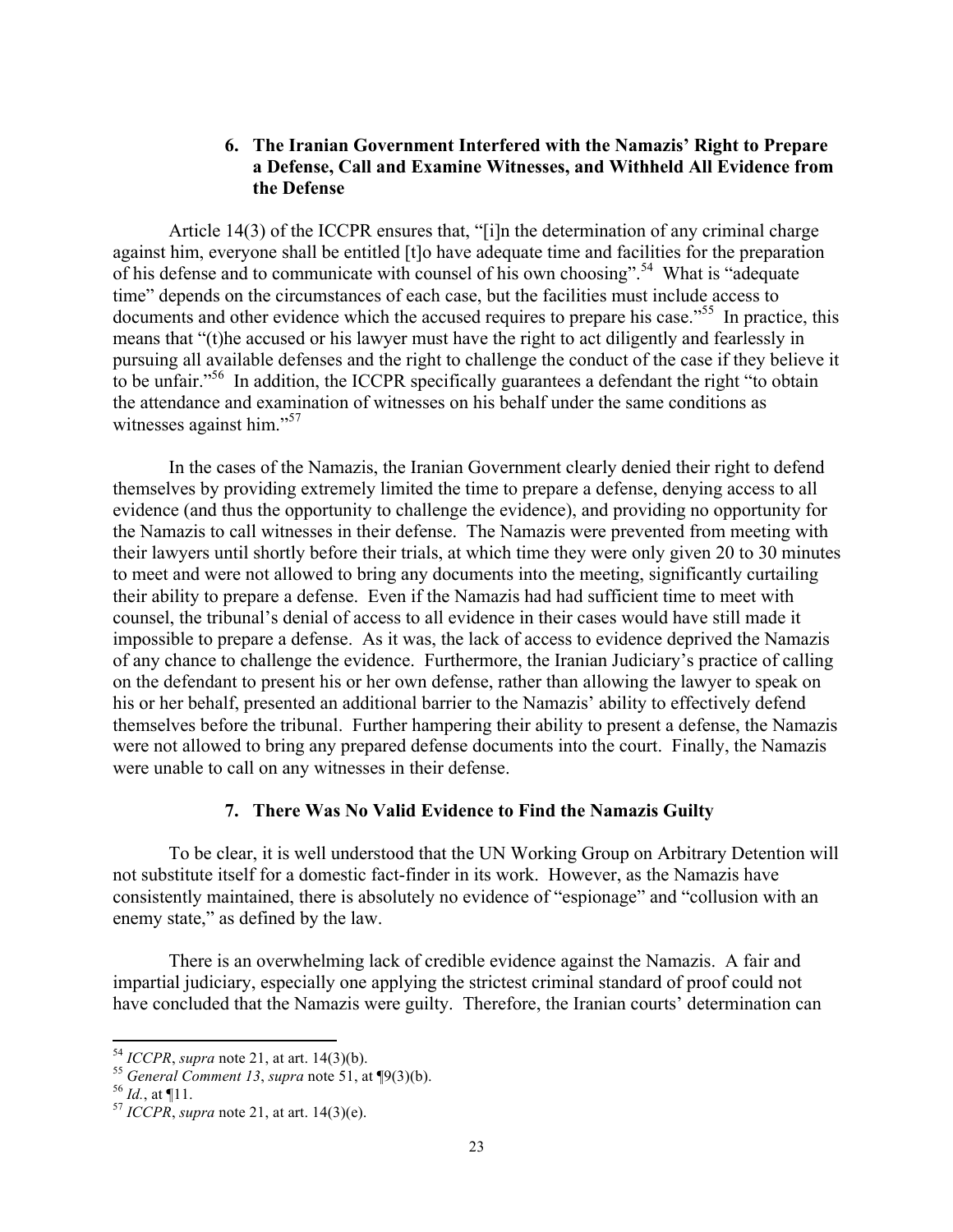only be characterized as a miscarriage of justice, unfair, arbitrary, political and utterly prejudicial against the Namazis.

# **8. The Iranian Government Interfered with the Namazis' Right to the Presumption of Innocence**

The ICCPR affords individuals "the right to be presumed innocent until proved guilty according to law."58 The Human Rights Committee has noted that the presumption of innocence is expressed in unambiguous terms, and "the burden of proof of the charge is on the prosecution and the accused has the benefit of doubt. No guilt can be presumed until the charge has been proved beyond reasonable doubt. Further, the presumption of innocence implies a right to be treated in accordance with this principle. It is, therefore, a duty for all public authorities to refrain from prejudging the outcome of a trial."<sup>59</sup> In *Raúl Linares Amundaray v. Bolivarian Republic of Venezuela*, the Working Group applied this principle in finding that any hindrance of the ability to exercise the right be presumed innocent until proven guilty according to law in a public trial constitutes a violation of the right to a fair trial, as enshrined in the ICCPR and UDHR. $^{60}$  This right is also protected in the Constitution of Iran. $^{61}$ 

There are numerous ways in which it is clear that the Government of Iran has failed to provide the Namazi with any semblance of the presumption of innocence.

For example, during Siamak's recurring interrogations from July to October 2016, he was repeatedly told that he must "prove [his] innocence" and "admit it [his guilt]."

Additionally, a purported video of Siamak's arrest was circulated widely on Iranian media. This was a direct violation of Iranian law that bars the Government from naming a criminal defendant or the alleged crime until a final verdict is issued. By circulating this video, Siamak's name and the accusations against him became public, and he was characterized as a criminal, even though a verdict had not yet been issued in his case.

Furthermore, Iranian newspapers and TV media have continuously provided negative coverage of the Namazis' cases since the time of their arrests, making unsupported claims of their guilt while posting personal photos of their family and copies of their passports. In their defamatory presentation of the case, the media outlets featured photos that were seized from Baquer Namazi's home during the search that immediately preceded his arrest. In these stories as well, the Namazis were characterized as a criminals before they were given any opportunity to challenge the allegations against them in a court of law.

And perhaps most egregiously, the Tehran Prosecutor General made a public statement

<u> 1989 - Johann Stein, fransk politik (d. 1989)</u>

<sup>58</sup> *Id.*, at Art. 14(2). This same right is established by the Universal Declaration Article 11(1): "Everyone charged with a penal offence has the right to be presumed innocent until proved guilty according to law in a public trial at which he has had all the guarantees necessary for his defence."<br><sup>59</sup> General Comment 13, supra note 51, at  $\P$ 308 (emphasis added).

<sup>&</sup>lt;sup>60</sup> Raúl Linares Amundaray v. Bolivarian Republic of Venezuela, Communication No. 28/2012, UN HUMAN RIGHTS COMMITTEE, at ¶ 29.3.

<sup>61</sup> *Constitution of the Islamic Republic of Iran*, *supra* note 40, at art. 37 ("Innocence is to be presumed, and no one is to be held guilty of a charge unless his or her guilt has been established by a competent court").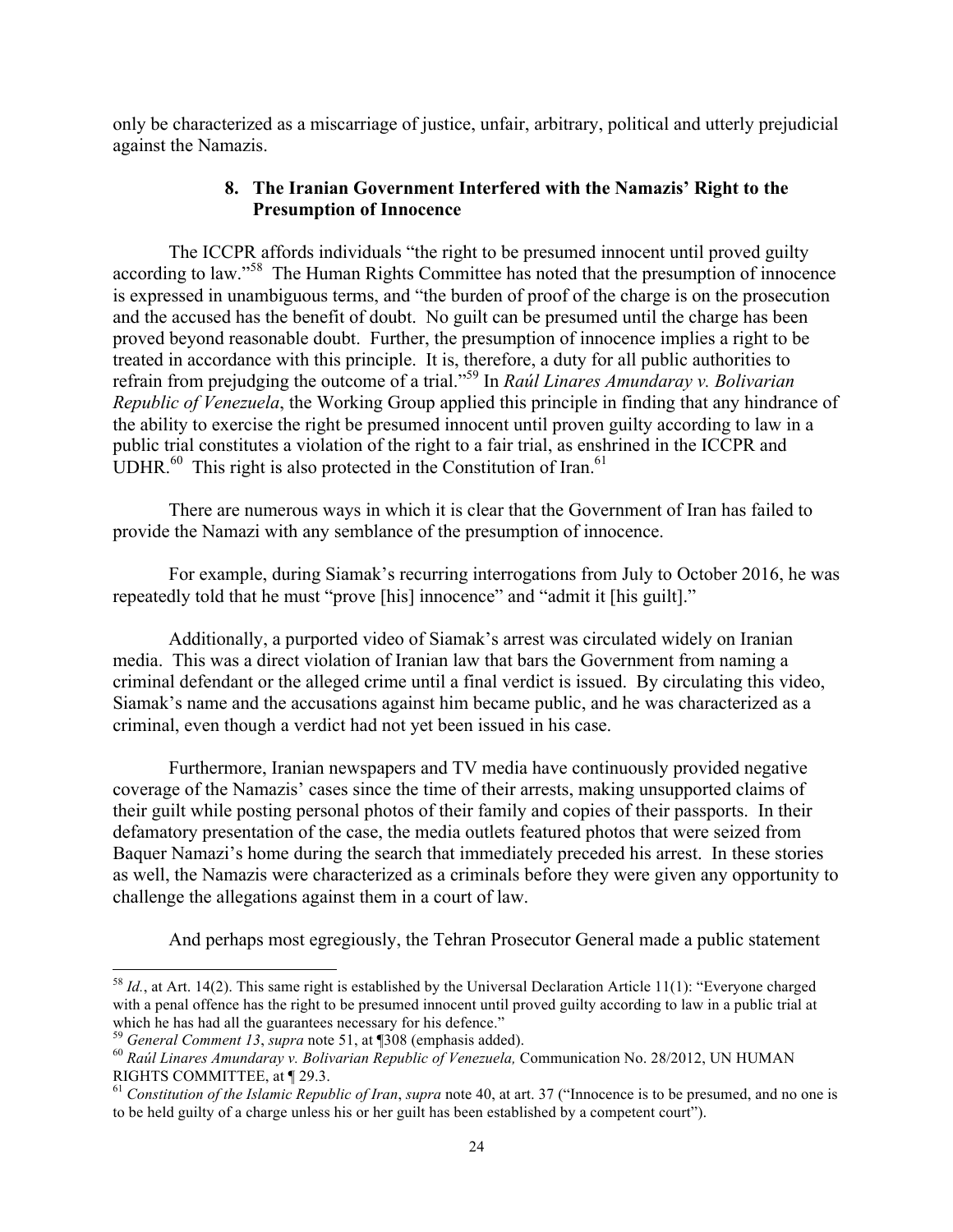about the case, violating domestic Iranian law by stating the names of the Namazis and revealing their sentences just days after their initial conviction in October 2016. He was quickly admonished by the Deputy Head of the Judiciary for this brazen violation of domestic law, but the statement was not retracted, nor was a punishment imposed.

# **9. The Iranian Government Substantially Limited the Namazis' Right to Access to Counsel**

Article 14(3) of the ICCPR ensures the right of an individual "[i]n the determination of any criminal charge against him . . . to communicate with counsel of his own choosing" and "to defend himself in person or through legal assistance of his own choosing."62 Principle 18(1) of the Body of Principles further elaborates "[a] detained or imprisoned person shall be entitled to communicate and consult with legal counsel."63 While the Body of Principles does not specifically identify when access to counsel must be granted, Principle 15 notes that, notwithstanding exceptional circumstances, "communication of the detained or imprisoned person with the outside world, and in particular his family or counsel, shall not be denied for more than a matter of days."<sup>64</sup>

The Namazis have had virtually no contact with their lawyers. When Siamak was subject to three months of interrogations by the IRGC from July to October 2015, no lawyer was allowed to be present during the interrogations. Siamak's lawyer was present during his indictment, but not permitted to speak. No lawyer was allowed to be present during Baquer's indictment.

Both Siamak and Baquer were given one 30-minute meeting with their lawyer prior to their respective trials. Incredibly, they were expected to discuss and prepare their entire defense in 30 minutes, and they were not allowed to review or exchange any documents. They could not even hear the outcome of their trial from their lawyer – rather, Baquer heard news of his conviction on state media and the family informed Siamak of his conviction during a phone call. They were permitted to meet with the lawyer again before the recent appeal, but again for only for a short time.

The Iranian authorities have attempted to justify the limited access to lawyers by claiming that the Namazis need an "approved lawyer."65 However, when pressed for a list of "approved lawyers," the authorities could not produce a list. It is likely this was merely a tactic to prevent the Namazis from securing and benefiting from legal representation.

These circumstances establish that the Namazis' right to counsel was substantially limited, rendering their detention arbitrary under Category III.

<u> 1989 - Johann Stein, fransk politik (d. 1989)</u>

<sup>&</sup>lt;sup>62</sup> ICCPR, supra note 21, at art. 14(3)(b),(d).<br><sup>63</sup> Body of Principles, supra note 21, at Principle 18(1).<br><sup>64</sup> Id., at Principle 15.<br><sup>65</sup> See e.g., Iran: Detainees Denied Fair Legal Representation: New Criminal Code Re HUMAN RIGHTS WATCH, Mar. 24, 2016, *available at* https://www.hrw.org/news/2016/03/24/iran-detainees-deniedfair-legal-representation.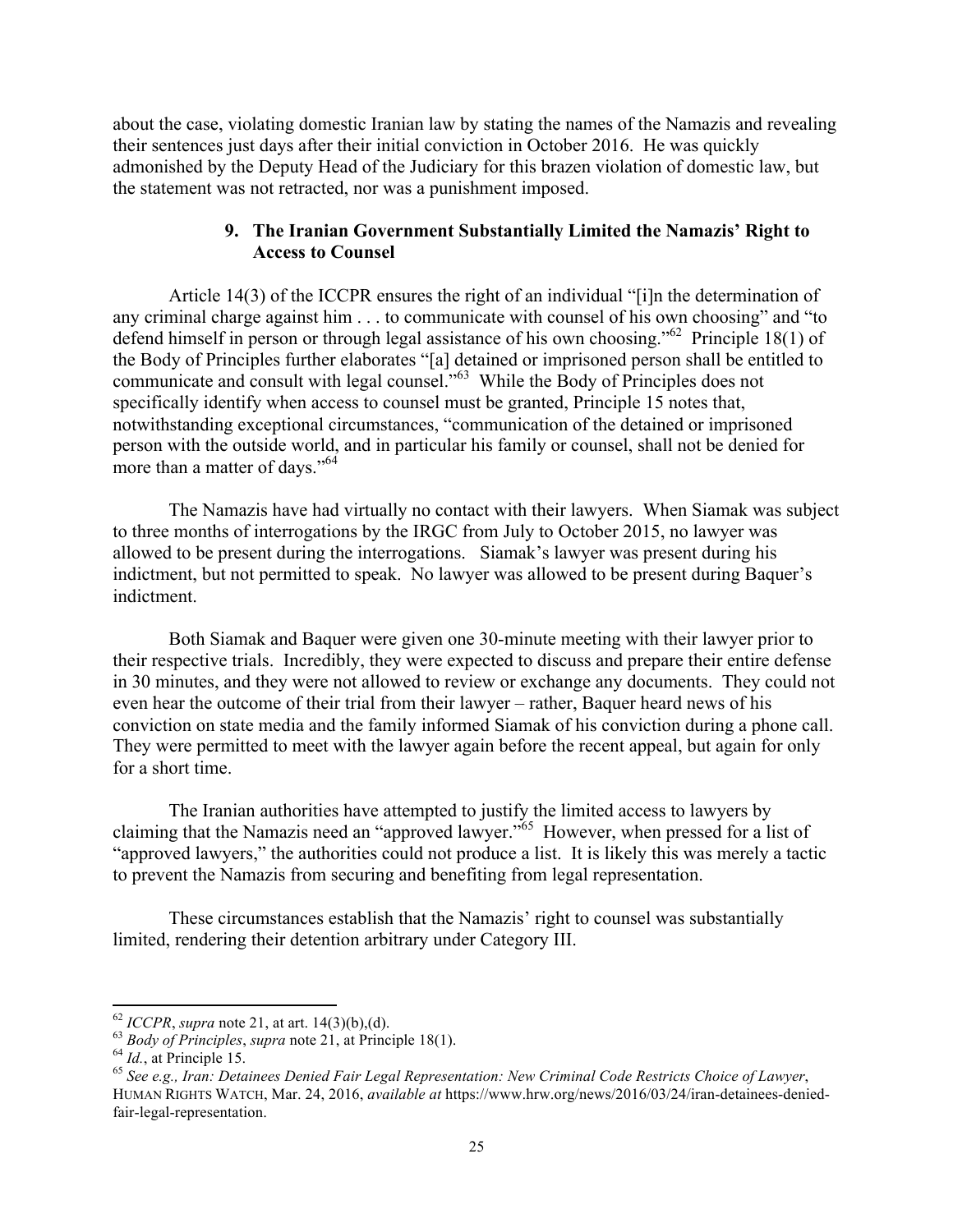# **10. The Iranian Government Substantially Limited the Namazis' Right to an Adequate Appellate Review According to Law**

Under the ICCPR, "everyone convicted of a crime shall have the right to his conviction and sentence being reviewed by a higher tribunal according to law."<sup>66</sup>

The appeal hearing that took place on March 1, 2017 was an appeal in name only. The Namazis had no documentation or evidence from the trial court, and therefore it was absolutely impossible for them to lodge anything more than a general appeal of their conviction and sentencing.

Additionally, while no witnesses were present to attest to the specifics, the appeal hearing was no more than two to three hours. Even if the Namazis were able to prepare a robust appeal, it would have been impossible for both of them to present separate defenses within the given time. Furthermore, Siamak was deliberately brought to the appeal hearing late. Claiming to be "lost," the guards escorting him drove around for an extended period of time. Instead of rescheduling or extending the hearing for the time that Siamak missed, the judge simply made Siamak rush his defense statement so the hearing could conclude within the two to three hours. Furthermore, not all of the appeals judges were present at the hearing, in violation of Iranian domestic law.

Therefore, it is patently clear that the Namazis right to an appeal was severely undermined, and their detention is arbitrary under Category III.

# **11. The Iranian Government's Ongoing Denial of Medically Appropriate Detention Conditions for the Namazis Constitutes Cruel, Inhuman, and Degrading Treatment**

Article 7 of the ICCPR and Article 5 of the Universal Declaration and both state that "[n]o one shall be subjected to torture or to cruel, inhuman, or degrading treatment or punishment."67 Principle 24 of the Body of Principles further elaborates that "medical care and treatment shall be provided whenever necessary" to persons who are detained or imprisoned.<sup>68</sup>

The Iranian Government's treatment of the Namazis during their current detention has violated these international standards.

The Namazis are being held in the Ward 2A section of the infamous Evin prison of Tehran,<sup>69</sup> which is known for the use of cruel and prolonged torture of political opponents of the government.70 This "special wing" of the prison is controlled by the Islamic Revolutionary Guard Corps (IRGC) and operates with no semblance of transparency or legality. Furthermore, the IRGC guards and the doctors of Evin Prison frequently dismiss the detainees' health

<sup>&</sup>lt;u> 1989 - Johann Stein, fransk politik (d. 1989)</u>

<sup>&</sup>lt;sup>66</sup> ICCPR, supra note 21, at art. 5.<br><sup>67</sup> Universal Declaration, supra note 21, at art. 5; ICCPR, supra note 21, at art. 7.<br><sup>68</sup> Body of Principles, supra note 21, at Principle 24.<br><sup>69</sup> Lawyer Refused Access, supra note